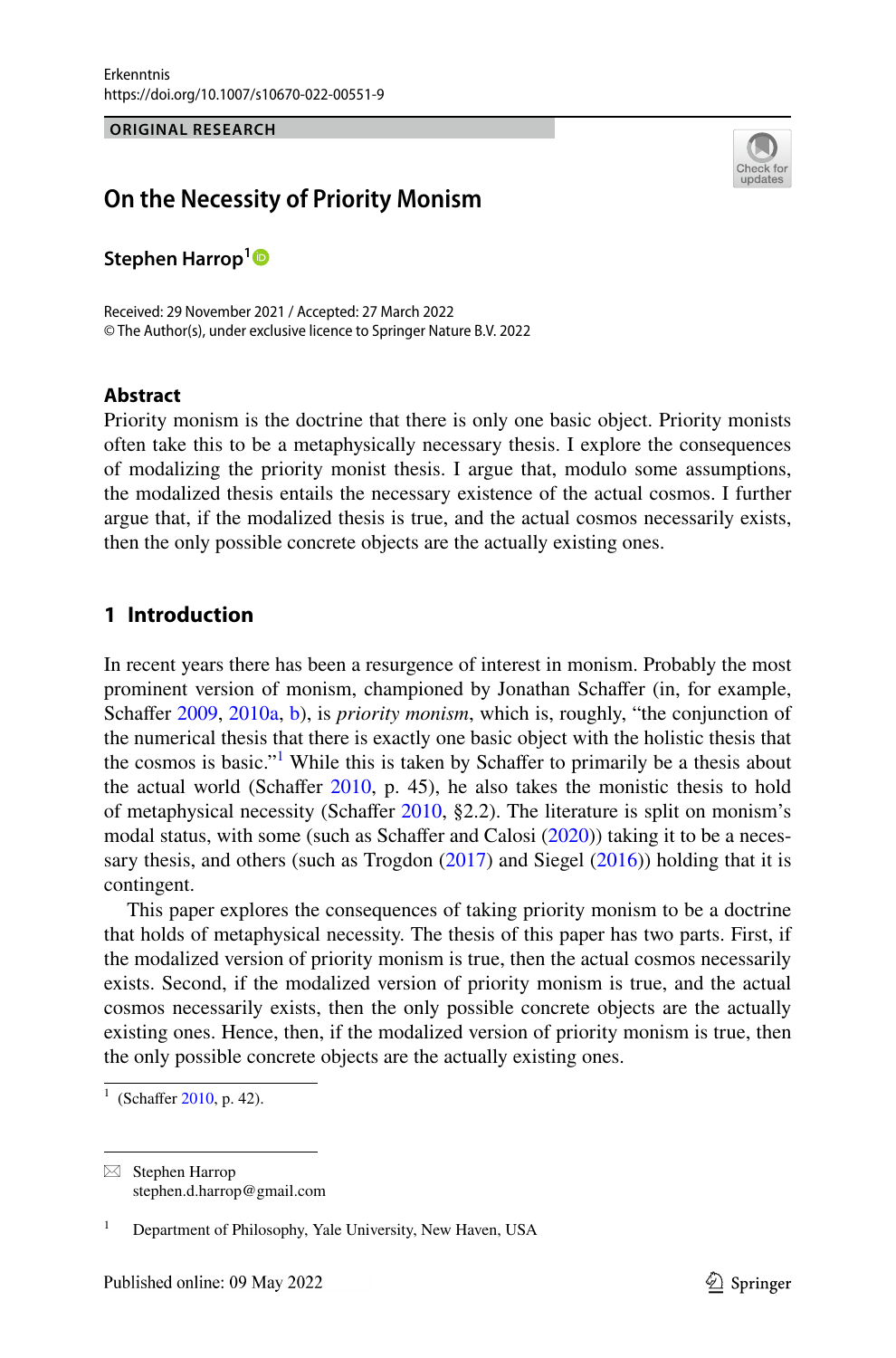Here is the plan of the paper. In §1 I explore formulations of priority monism. In §2 I explore one modalized version of priority monism, and argue that, on one standard conception of semantics for quantifed modal logic, it leads to a surprising result: the necessary existence of the actual cosmos. In §3 I argue that the priority monist should reject the standard semantics for quantifed modal logic, and instead adopt a variable-domain semantics. I then explore another modalized version of priority monism and argue that it leads, modulo some assumptions, to the same conclusion as in §2: the actual cosmos exists necessarily. In §4 I generalize the arguments given in §§2-3: I try to identify the core commitments that any formalized version of priority monism must carry, and argue that this core thesis entails the same conclusions reached in §§2-3, regardless of what semantics one adopts. In §5 I explore the question of the trans-world identity of this necessary concretum. I argue that the actual cosmos exists in every possible world, with all its actual parts. In other words, the "modal universe" can't shrink. Finally, in §6, building on the argument in §5, I argue that the modal universe can't grow either: The actually existing concrete objects can't be added to. Hence, putting §5 and §6 together, the modalized version of priority monism entails that the only possible concrete objects are the actually existing ones. This does not, I claim, constitute an argument *against* the truth of priority monism. Rather, it constitutes an argument that the position contains some heretofore unrecognized metaphysical import.

#### **2 Preliminary Defnitions**

First, let's give a defnition of

*Priority monism* there is one and only one basic concrete object, and it is the whole world. $<sup>2</sup>$  $<sup>2</sup>$  $<sup>2</sup>$ </sup>

Claudio Calosi (Calosi [2020](#page-17-3), p. 2) formulates priority monism as the view that "the *universe*, or the *cosmos*, i.e., the mereologically maximal element, is the only *fun-*damental concrete object.<sup>[3](#page-1-1)</sup> Alex Steinberg (Steinberg [2015,](#page-17-6) p. 5) puts it as "the view that the cosmos, the whole all concrete things are parts of, is the one and only concrete object that depends on no concrete object." For the purposes of this paper, we will treat all these glosses as stating the same view. Following Jonathan Schafer ((Schaffer [2010](#page-17-1), p. 42), (Schaffer [2010b](#page-17-2), p. 344), (Schaffer [2018,](#page-17-7) §3.1.1)), we might render this view, formally, as:

*Priority monism, formal*: ∃!*xBx* ∧ *Bu*

<span id="page-1-0"></span><sup>&</sup>lt;sup>2</sup> See, e.g., (Schaffer  $2010$ , p. 42), (Schaffer [b,](#page-17-2) p. 344).

<span id="page-1-1"></span><sup>&</sup>lt;sup>3</sup> Priority monists often assume that unrestricted mereological composition is necessary. Some disagree; see for instance Bohn [\(2009](#page-17-8)). I don't think that priority monists need to assume this. In this paper, I'll just assume that the maximal mereological sum of all actual concrete objects exists. This is really all they need.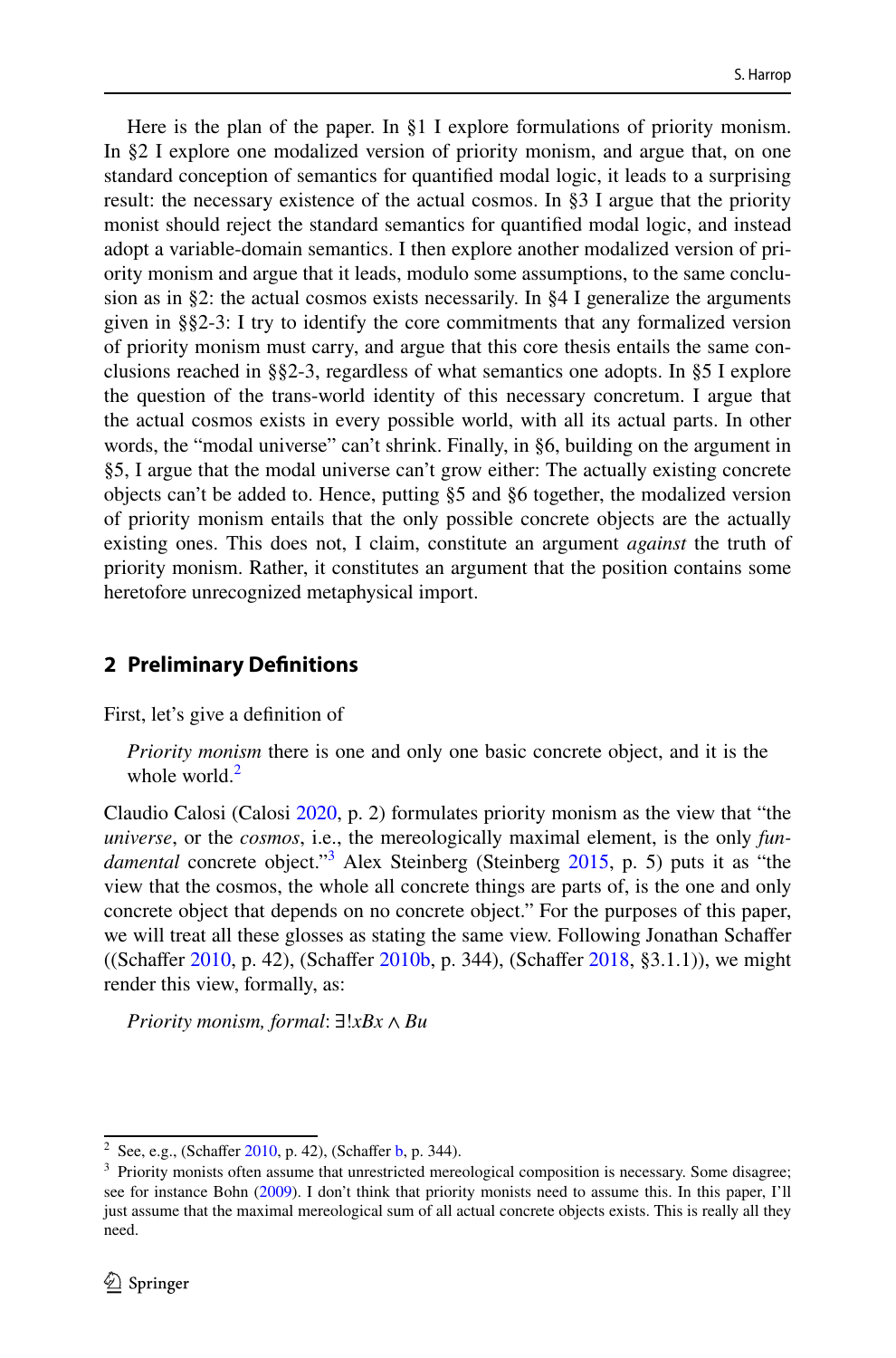where  $u$  is a dedicated constant denoting the whole cosmos. Again following Schaffer, we will analyze the predicate *Bx* as follows (Schafer [2010b,](#page-17-2) p. 343)

x is basic  $=$ <sub>*df*</sub> (i) x is a concrete object, and (ii) there is no y such that (a) y is a concrete object, and (b) *x* depends on *y*

Formally, we'll notate this as follows (with *Cx* and *Dxy* representing the predicate "x is a concrete object" and the relation "x depends on y" respectively; we assume dependence is metaphysical grounding, and hence is asymmetric and irrefexive):

 $Bx =$ <sub>*df</sub>*  $Cx \wedge \neg \exists y$ [ $Cy \wedge Dxy$ ]</sub>

Before continuing, let me address one possible misconception about my thesis. It might be thought that what I am arguing for is in some ways trivial. After all, if an existence thesis is necessarily true, then of course the entity in question exists necessarily. Why write a paper about this? I think this misses a crucial distinction. Suppose one holds the that, necessarily, Fido exists. This is compatible with thinking that there is some measure of fexibility as to what precisely exists in each world. In one world, Fido might have lost his tail; in another, he might be a girafe; in another, he might have been born with fve legs. There is, we might say, modal variation in such a scenario.

What I want to argue, however, is different. What I will argue is that the priority monist is committed to the position that the cosmos *as it actually is constituted* exists necessarily. There is no modal variation in this thesis. To return to our metaphor, it is like arguing that Fido *as he actually is constituted* exists necessarily. That is a far more interesting, and more binding, thesis than the one we initially considered. It is also one, I think, that the debate over priority monism has failed to appreciate. It also has a much stronger consequence, as I will argue in §§6-7 – namely, that all actual concrete objects exist necessarily, and no other concrete objects could have.

## **3 Getting the Argument Started**

Schaffer writes that, though priority monism and priority pluralism (the doctrine that there is more than one fundamental concrete object) are, as defned, doctrines about the actual world, "[they] are metaphysically general theses, in the sense that whichever doctrine is true, is true with metaphysical necessity.<sup> $,4$  $,4$ </sup> He then goes on to argue that priority monism is true (and hence metaphysically necessary) and priority pluralism is false (and hence necessarily so). My concern here is not with any particular argument for this thesis. Instead, I want to ask what the priority monist commits to by committing to the modalized version of monism.

How should we formulate the claim that priority monism is metaphysically necessary? The natural way to do it seems as follows:

<span id="page-2-0"></span> $4$  Schaffer ([2010,](#page-17-1) p. 56).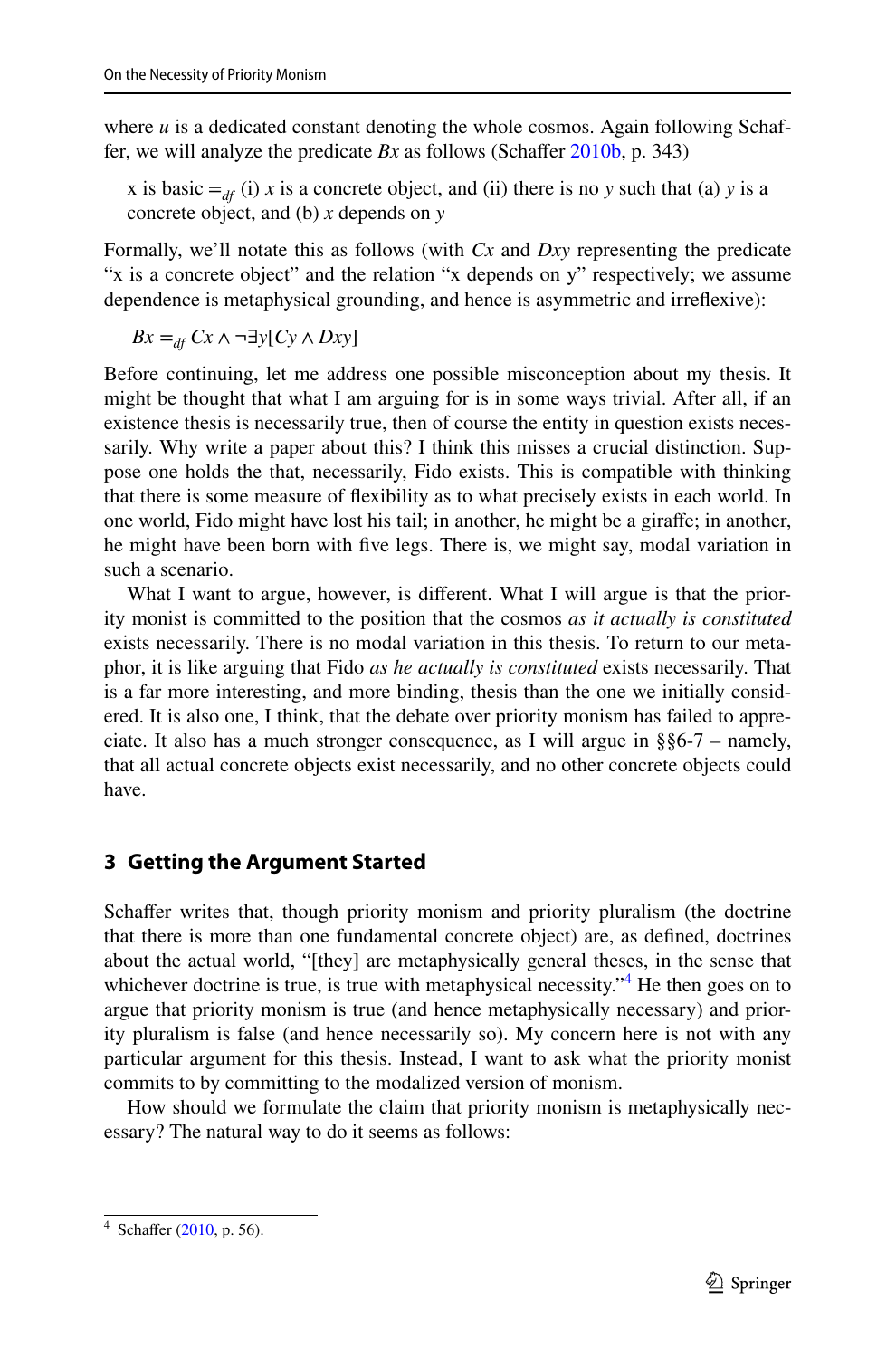*Necessary priority monism (henceforth NPM)*: necessarily, there is one and only one basic concrete object, and it is the whole world.

The formal analogue is quite straightforward:

*NPM, formal*: □[∃!*xBx* ∧ *Bu*]

This claim has an interesting consequence. It is a theorem of the minimal modal logic **K** (proof omitted), and hence of quantifed modal logic, that necessity distributes across conjunction. That is, the following is a theorem, where  $\phi$  and  $\psi$  are wffs of the modal logic in question:

 $(\Box \wedge) \Box [\phi \wedge \psi] \supset [\Box \phi \wedge \Box \psi]$ 

So the following thesis follows fairly straightforwardly, from *Necessary priority monism, formalized* and (□∧) by modus ponens:

*Necessary existence, formal*: □∃!*xBx* ∧ □*Bu*

Or, in words,

*Necessary existence*: necessarily, there is one and only one concrete object, and necessarily, it is the whole world

How are we to interpret this? The priority monist might want to give it the following gloss: at every world, the maximal concrete object *at that world* is the only basic object. But I do not think *Necessary existence, formal*, as stated, bears this interpretation. Let me explain why.

The semantics for SQML (simple quantifed modal logic) make use of SQMLmodels, which are defned as follows:

An *SQML-model*  $\mathfrak{M}$  is a 5-tuple  $\langle W, R, \mathcal{D}, \mathcal{I}, V \rangle$ , where

- *W* is a non-empty set of world,
- $R \subseteq W \times W$  is a binary accessibility relation,
- $\mathcal{D}$  is a non-empty domain of entities, and
- $I$  is an interpretation function that maps terms of our language to entities in  $D$  and pairs of worlds and n-place predicates of our language to n-tuples of entities in D.
- *V* is a valuation function that maps pairs of well-formed formulas and worlds to truth values.

Using these models, one can give full semantic clauses for  $\neg$ ,  $\wedge$ ,  $\exists$ , and  $\Box$  (or whatever alternate set of primitives one wishes). The thing to notice here is that  $\mathcal I$  will lift the constant term *u* (the dedicated constant for the cosmos) to one and only one element of  $D$  (otherwise the function would be badly defined). I take it that the following is an upshot: In this formulation of the modalized priority monist thesis, the priority monist is committed to the necessary existence of the actual cosmos.

Why? Let me give an informal argument. First, we can note that necessarily, the actual cosmos denoted by *u* is basic. Hence, at every world accessible from the actual world @, the object denoted by *u* is basic. But for this object to be basic at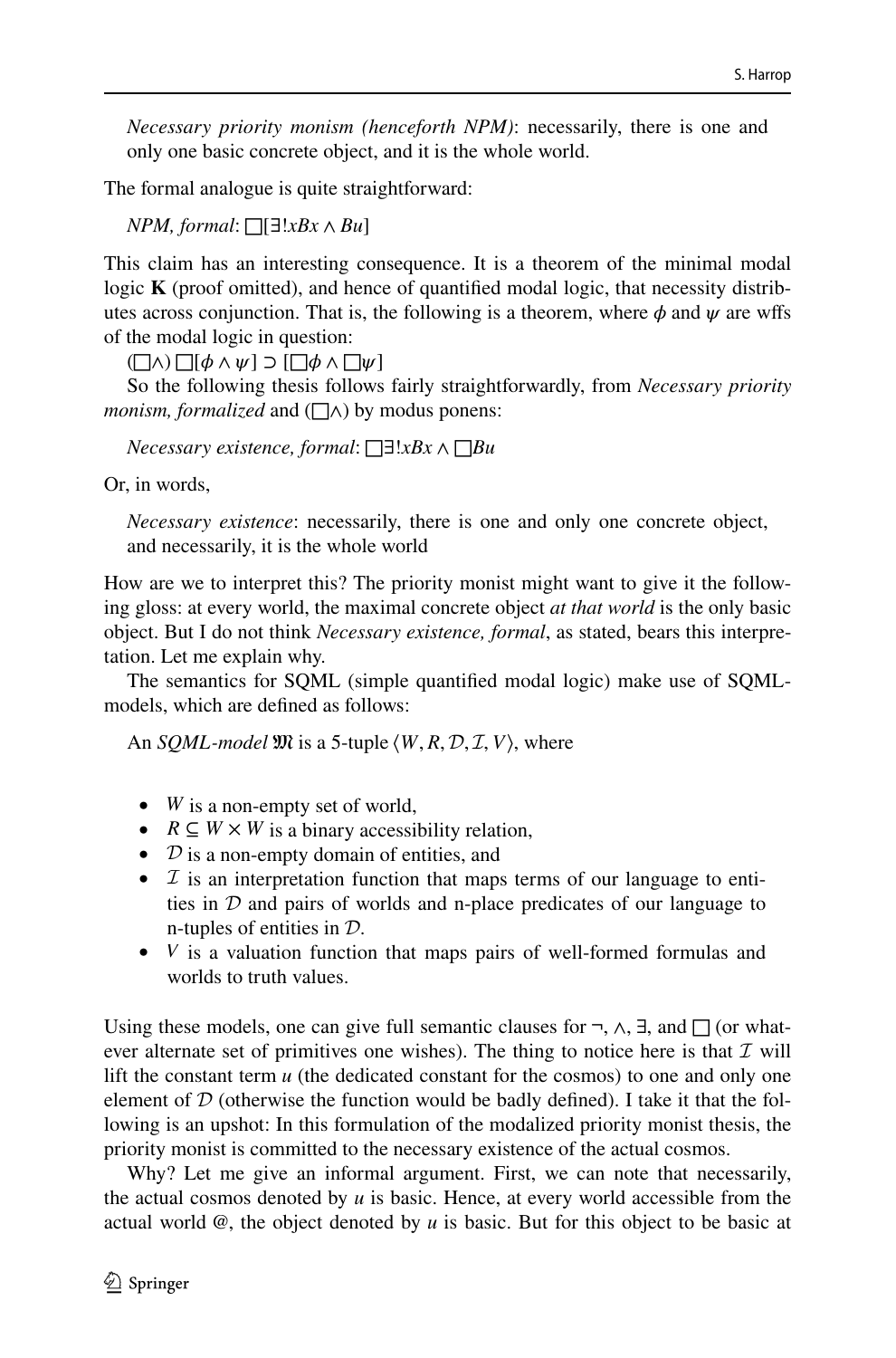that world, it must exist at that world. Hence, at every world accessible from @, the object denoted by *u* exists. Further, given the defnition of *Bx*, it must be concrete at that world. Hence, the priority monist is, on this reading, committed to the existence of at least one necessarily existent concrete object, the actual cosmos. It is important to note that this consequence is built into the semantics of SQML, and not just the formula  $\Box Bu$ . Since every world shares the same domain of quantification, *u* denotes the same object in every world.

The priority monist might respond by shifting away from the notion that *u* is a dedicated constant which rigidly designates the actual cosmos, and instead demanding that the object denoted by  $\mathcal{I}(u, w)$  is simply the maximal concrete object at every  $w \in W$ , thus getting them out of *Necessary existence*. This approach seems promising, but it has the following complication. Since, in SQML,  $\exists$  ranges over all of  $\mathcal{D}$ , what the first part of *NPM* commits the priority monist to is the existence of only a single basic object in D. Hence, the maximal concrete object at *w*, where  $w \neq \emptyset$ , is not basic. For if it were, then there would be more than one basic object in  $D$ , violating the frst conjunct of *NPM*. In a sense, then, *NPM* would vindicated, but at the cost of holding that the only basic object is the *actual* cosmos.

Another option for the priority monist who wishes to avoid this conclusion would be to adopt a non-normal modal logic, such as the system **E**, which does not have  $\Box[\phi \land \psi] \supset [\Box \phi \land \Box \psi]$  as a theorem. But as a fit for metaphysical modality, this seems off. For it certainly seems true that, if it is necessary that Socrates is both mortal and snub-nosed, then it is true that he does not fail to be both mortal and snub-nosed in some possible world. So while this is a possible line of defense for the priority monist, taking it will require some sacrifces which may be too heavy to bear easily. Indeed, the priority monist's position itself may bear this defense poorly. For, on the adoption of a non-normal modal logic which rids one of this turbulent theorem, the opponent of priority monism could hold that *Necessary priority monism* is true, but that there is some world in which either there is not exactly one basic object or else that the cosmos is not basic at that world. This seems problematic for the priority monist.

Before going on, I should discuss one other possible option. Mightn't we make do by (a) relativizing basicness to a possible world and (b) quantifying over possible worlds instead of using a necessity operator? In other words, why don't we use the following formula to stand in for the necessitated priority monist thesis (where  $B(x, w)$ ) represents the predicate "*x* is basic at *w*" and *u* is a term whose denotation at *w* is just the maximal concrete object at *w*):

$$
\forall w \exists! x [B(x, w) \land B(u, w)]
$$

As a technical matter, for this proposal to work one, would have to make several adjustments to both the model theory and the semantics presented earlier. First, one needs to be able to express "for all worlds" in the language of SQML and give semantic clauses for it in our model theory. One way to do this would be to have a dedicated quantifer Π to range over the set of worlds *W*. (We can't do this using ∀ because that ranges over  $D$ , and  $D$  contains objects, not worlds.) One would then have to give a semantic clause for Π. Another way is to shift to a second-order modal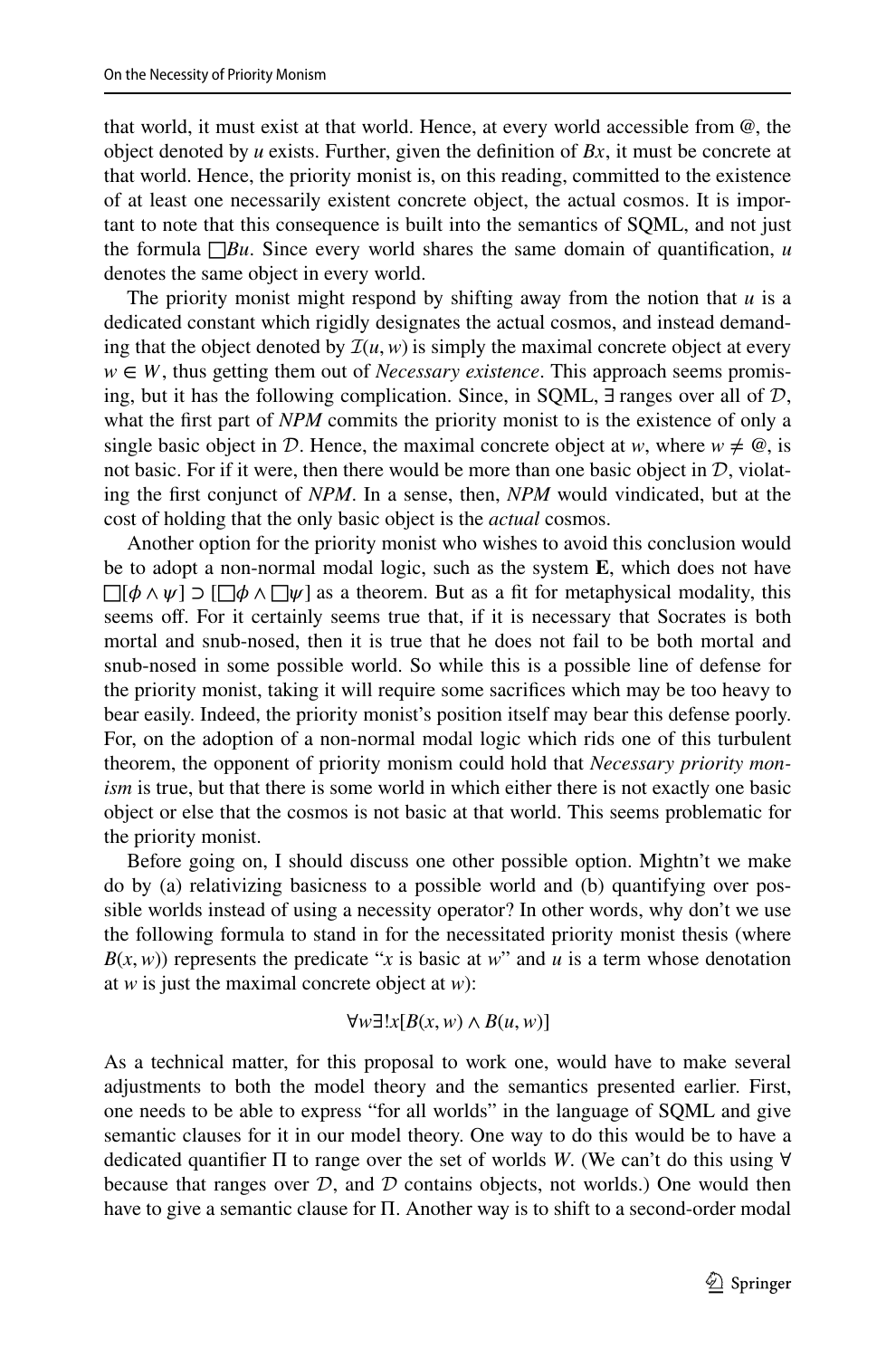logic where one allows quantifiers to range not only over  $D$  but over the powerset of  $D, 2<sup>D</sup>$ . One then might restrict the admissible subsets of  $2<sup>D</sup>$  to exactly those which constitute the objects which exist at the worlds in the relevant model.

The second option is, efectively, to adopt variable-domain semantics for QML, which we'll deal with in a later section. As a result, I won't discuss it here. The first option would require substantial changes to the model theory and semantics, but not insurmountable ones. What happens when we take this option? Let's find out.<sup>5</sup>

First, note that the domain of objects  $D$  is fixed for all worlds. In other words, all the same things exist in every world. Thus, supposing that  $u_{\omega}$  (the maximal concrete object in the actual world @) is in *D*, it exists at all worlds in our model. As a result, since  $u_{\omega}$  is the mereological sum of all actual concrete objects, all concrete objects existing in @ must exist in every world. So there are no worlds in which there are *fewer* concrete objects than @, and no worlds in which there are *none* of the concrete objects existing at @. This rules out worlds wholly disjoint from @. In other words, there are no worlds where none of the actually existing objects exist.

Can there be worlds with *more* concrete objects than our own? No. For consider some such world  $w$ , with all the concrete objects in  $\omega$  and then some, along with the maximal concrete object in *w*,  $u_w$ . Since  $u_w$  is in *D* (because it exists at *w*), it must also exist at  $\omega$  (since, as we said before, the domain of quantification  $D$  is fixed). So then both  $u_{\omega}$  and  $u_{\omega}$  exist at  $\omega$ . Recall that  $u_{\omega}$  was supposed to be the maximal concrete object at  $@$ , so there can't be more concrete objects at  $@$  than the ones which get summed to produce  $u_{\omega}$ . But if  $u_{\omega}$  exists at  $\omega$  there *must* be more, since we assumed at the outset that *w* contained *more* concrete objects than @. Since we've reached a contradiction, there can't be any such world *w*.

These are both symptoms of an underlying problem. The issue here is that the objects which get summed into  $u_w$  for any  $w$  in  $W$  exist at all worlds. This means that their sum must exist at all worlds as well. Here I have assumed that a concrete object is essentially concrete, contra, say, Timothy Williamson's version of necessitism (c.f. Williamson ([2013\)](#page-17-9)). I am also assuming that *u* does not change its parts across worlds. This is a reasonable assumption, since the mereological summation is done using the objects in  $D$ , and those do not change. But it has not gone unchallenged. Both of these assumptions may be questioned; I'll defend the latter assumption in a later section.

But the salient point here is that the argument, and the problem, does *not* depend on the precise formulation of the thesis so much as it depends on the semantics and model theory of SQML. The basic priority monist thesis is that there is one maximal concrete objects in the world, and this is true at every world. And – this is important – they might want to cash this out as there being many diferent possible such maximal concrete objects, perhaps even a diferent one per world. My argument here, and

<span id="page-5-0"></span><sup>5</sup> One could also do something similar using a "universal" modality *U*, with the following semantic clause:  $\mathfrak{M}, w \models U\varphi$  iff  $\mathfrak{M}, u \models \varphi$  for every  $u \in W$ . (See (van Benthem [2010,](#page-17-10) p. 79) for more details.) In words,  $U\varphi$  is true if and only if  $\varphi$  is true at every world in the model, accessible from *w* or not. But this would eliminate the quantifcation entirely, as well as the dyadic basicality predicate, and the argument that we're about to give would still go through provided that every world can see every world in the model (as is required by S5, for example).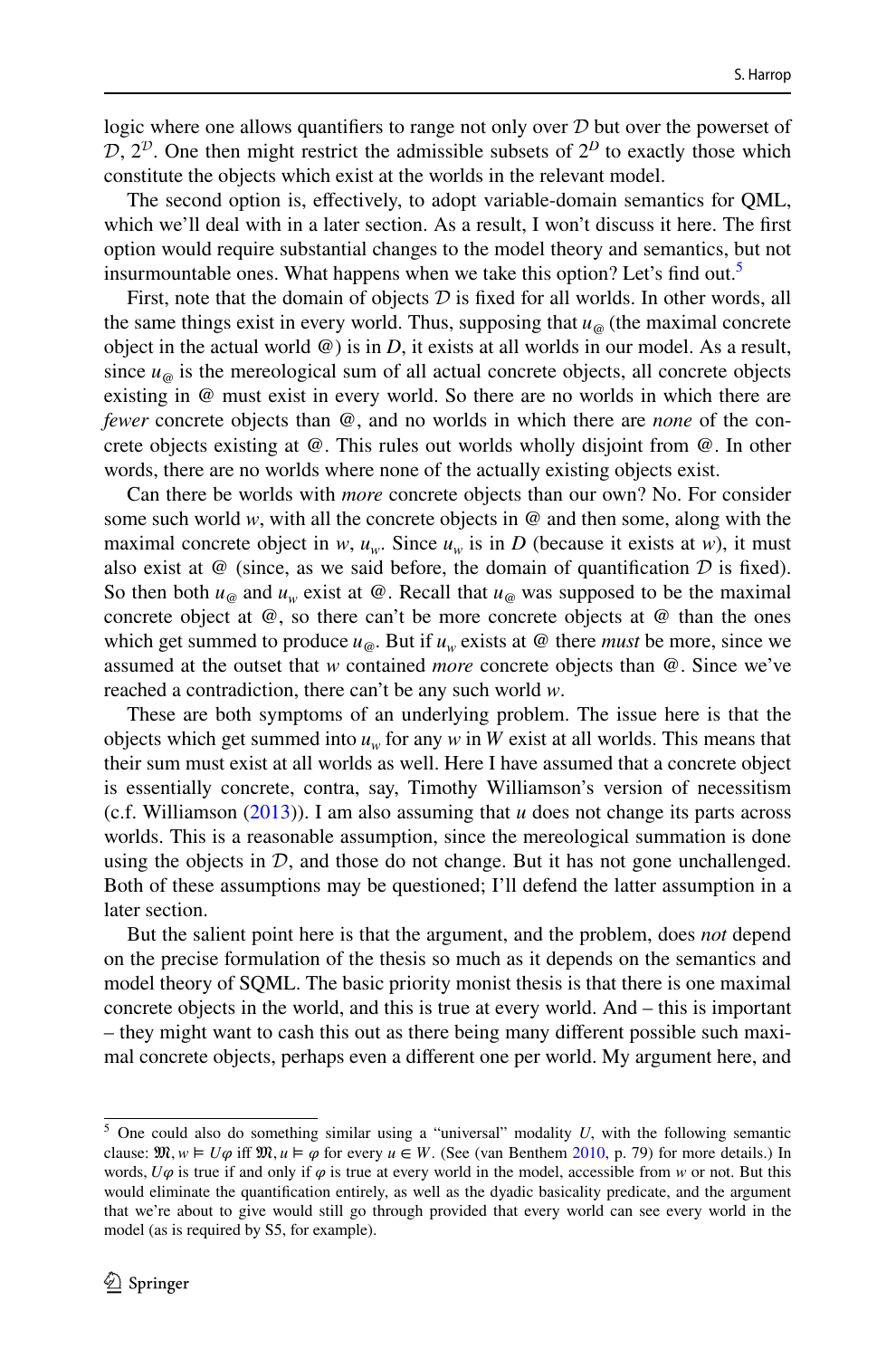throughout this paper, is that given the details of the thesis which *any* formulation requires, this is disallowed. There is only one such object in any world – no  $\kappa \delta \sigma \mu o \iota$ , only  $\acute{o}$  *κόσμος*, *the* world.

# **4 Modifcations**

Perhaps the priority monist will fnd the options discussed in the last section palatable, but perhaps not. If the latter is the case, clearly some modifcation of *NPM* is needed to avoid the deleterious consequence. One possible way out would be to keep *u* as a dedicated constant for the actual cosmos, but to modify *NPM* to the following:

*NPM 2.0, formal*: □∃!*xBx* ∧ *Bu*

This would seem to solve the immediate problem, since now the object denoted by *u* would no longer have to exist and be basic at every world accessible from @. But I think there are improvements in the offing.

Claudio Calosi (Calosi [2020](#page-17-3), p. 2) formulates something similar to this claim: "if the universe is fundamental at the actual world  $\omega$ , then, every possible world  $w$  is such that, at *w*, the universe at *w* is the only fundamental concrete object at *w*." Alex Steinberg (Steinberg [2015](#page-17-6), p. 2026) formulates it this way: "if the cosmos is the only concrete object that is basic at the actual world, then every possible world w is such that, at w, the cosmos is the only concrete object that is basic at w." Notice that the diference in both cases is that this is a conditional claim: if monism is true at @, it's true at every world.

It is tricky to give a formal rendering of this, but one way of doing it would be:

[∃!*xBx* ∧ *Bu*] *⊃* [□∃!*xBx* ∧ *Buw*]

where  $u$  is a dedicated constant for the maximal concrete object at  $@$  and the denotation of  $u_w$  at world *w* is the maximal concrete object at *w*. Given the truth of monism at the actual world, we can reduce this to the following claim:

*NPM 3.0, formal*: □∃*!xBx ∧ Bu<sub>w</sub>* 

Version 3.0 is an improvement over version 2.0, for the following reason. If we let *u* simpliciter be the dedicated constant for the actual cosmos, then version 2.0 will in fact be false at worlds where *u* does not exist (since one of the conjuncts is false). In shifting to version 3.0, we allow the denotation of  $u_w$  to vary so as to designate the maximal concrete object at the world *w* where we're evaluating the formula, avoiding the problem.

But the defender of priority monism is not out of the woods yet. For, notoriously, in SQML the formula  $\Box x[x = t]$  is a tautology for arbitrary term *t*, and hence  $\Box \exists x[x = u]$  is a tautology as well. (To be clear, this is not only a problem for the priority monist, but for anyone who adopts SQML.) So the priority monist would seem to be stuck with *Necessary Existence* yet again.

Fortunately, there is an old and reliable solution to this problem, and that is to adopt so-called variable-domain semantics. The basic idea is to modify the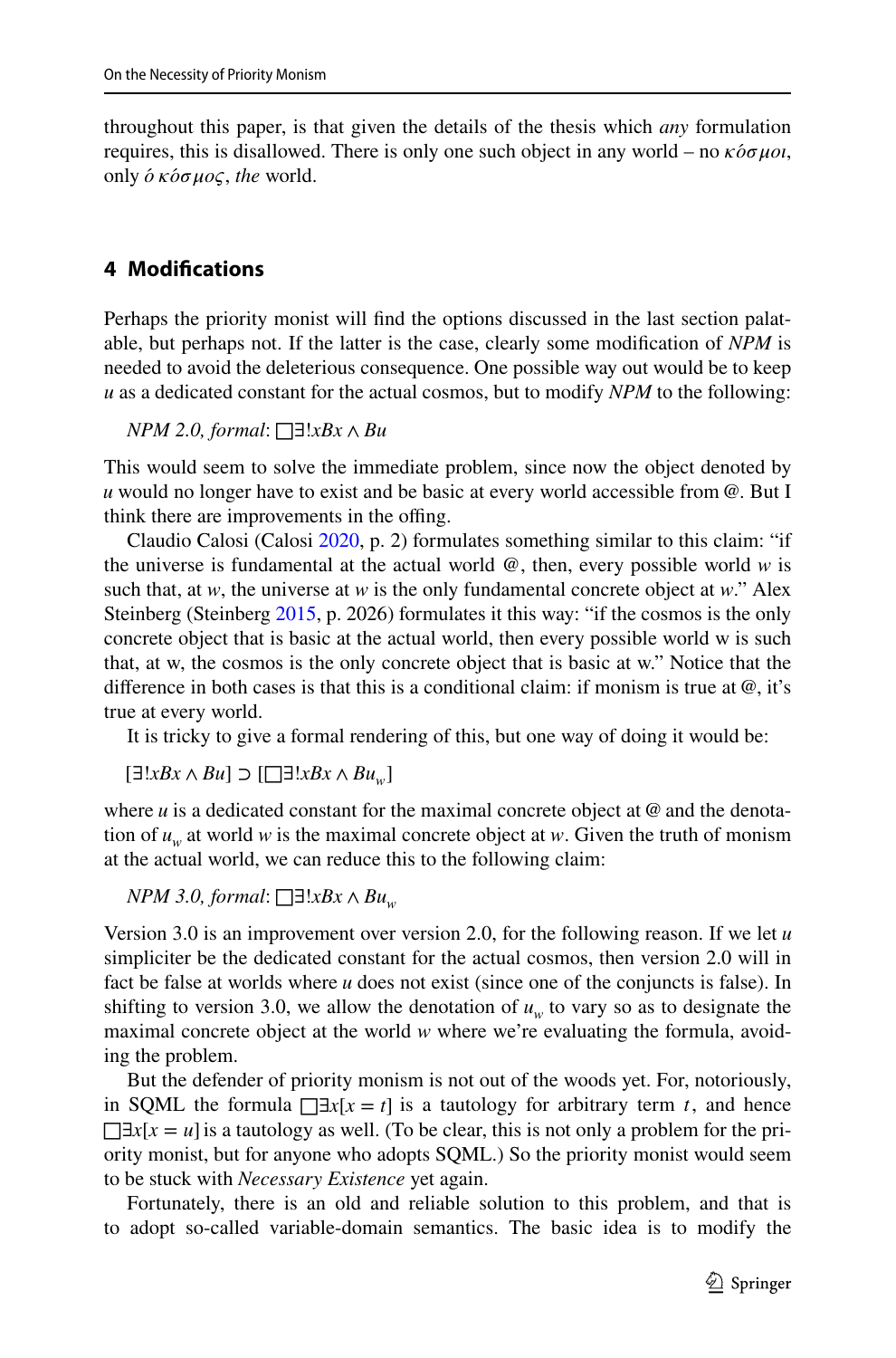SQML-models to allow the domain of quantifcation to vary from world to world; roughly, one lets the interpretation function  $\mathcal I$  map terms into a domain of quantification that is indexed to a world *w*. This allows us to eject  $\Box \exists x[x = t]$  from the exclusive club of tautologies. And, as a result, the priority monist might think to adopt a variable domain semantics as a way of evading *Necessary existence*, since this would allow the monist to escape the unwanted consequence that the actual cosmos exists in all metaphysically possible worlds. But this move might be too quick. Let's see why.

One of the other (supposed) problems with SQML is that the formula  $\Box x[x = x]$ is also a tautology. That is, in SQML it is necessary that something exists. In variable-domain semantics, this does not come out as a tautology, since one can, for instance, assign a world *w* the empty set as its domain of quantifcation. This means that at *w* there is no *x* such that  $x = x$ , which provides a countermodel to  $\Box \exists x [x = x]$ .

So far, so good. But once we unpack *NPM 3.0, formal*, problems start to emerge. Recalling the defnition of *Bx*, we can substitute and get the following formula that is equivalent to *NPM 3.0, formal*:

□∃!*x*[*Cx* ∧ ¬∃*y*[*Cy* ∧ *Dxy*]] ∧ *Buw*

From this, it follows that there necessarily exists a concrete object (though not necessarily the same one). The reasoning goes as follows. By conjunction elimination, one can obtain that, necessarily, there exists exactly one *x* such that *x* is concrete and *x* depends on no other concrete object *y*. And from this, the following seems to follow:

*Necessary concretum*: □∃*xCx*[6](#page-7-0)

Hence, the priority monist is committed to the thesis that there necessarily exists at least one concrete object (though not necessarily the same one across worlds). Using this assumption, we can show that  $\Box \exists x [x = x]$  is a tautology.<sup>[7](#page-7-1)</sup> So the priority monist is committed to a position which cuts of the line of retreat to variable-domain semantics.

Here is what I am *not* saying. I am not saying that, because  $\Box \exists x[x = x]$  is not a theorem in the context of variable-domain semantics, one cannot rationally adopt it. That would be a non-sequitur. Rather, I am saying this. In variable-domain

<span id="page-7-0"></span><sup>&</sup>lt;sup>6</sup> Here is an argument for this conclusion. Suppose  $\Box$ *z*!*x*[*Cx* ∧  $\neg$ *3y*[*Cy* ∧ *Dxy*]] ∧ *Bu<sub>w</sub>* is true at *w*. Then at *w*,  $□∃!x[Cx \land ∎∃y[Cy \land Dxy]]$  is true (by conjunction elimination). Consequently, at all worlds accessible from *w*,  $\exists !x[Cx \land \neg \exists y[Cy \land Dxy]]$  is true (by the definition of  $\Box$ ). If ∃!*x*[*Cx* ∧ ¬∃*y*[*Cy* ∧ *Dxy*]] is true at all worlds accessible from *w*, then so is ∃*x*[*Cx* ∧ ¬∃*y*[*Cy* ∧ *Dxy*]]. And *if*  $\exists x$ [*Cx* ∧ ¬ $\exists y$ [*Cy* ∧ *Dxy*]] is true at every world *v* accessible from *w*, then *Cu* ∧ ¬ $\exists y$ [*Cy* ∧ *Duy*] is true as well, for some  $u \in \mathcal{Q}(v)$  (the domain of quantification for *v*). Consequently, *Cu* is true at every world *v* accessible from *w*. Since *Cu* is true at every *v* accessible from *w*, so is ∃*xCx*. And since ∃*xCx* is true at every *v* accessible from *w*, □∃*xCx* is true at *w*.

<span id="page-7-1"></span><sup>&</sup>lt;sup>7</sup> For suppose to the contrary. Then there is some model  $\mathfrak{M}$  with some world  $w \in W$  such that  $R@w$  and  $\mathfrak{M}, w \not\in \Box \exists x[x = x]$ . So there is some world accessible from *w*, call it *w'*, such that  $\mathfrak{M}, w' \not\in \exists x[x = x]$ . But by assumption,  $\Box \exists x Cx$  is true, so there is some  $c \in \mathcal{Q}(w')$  (the domain of quantification indexed to *w*<sup>*'*</sup>) such that *c* = *c*. Hence  $\mathfrak{M}, w' \models \exists x[x = x]$ . Contradiction.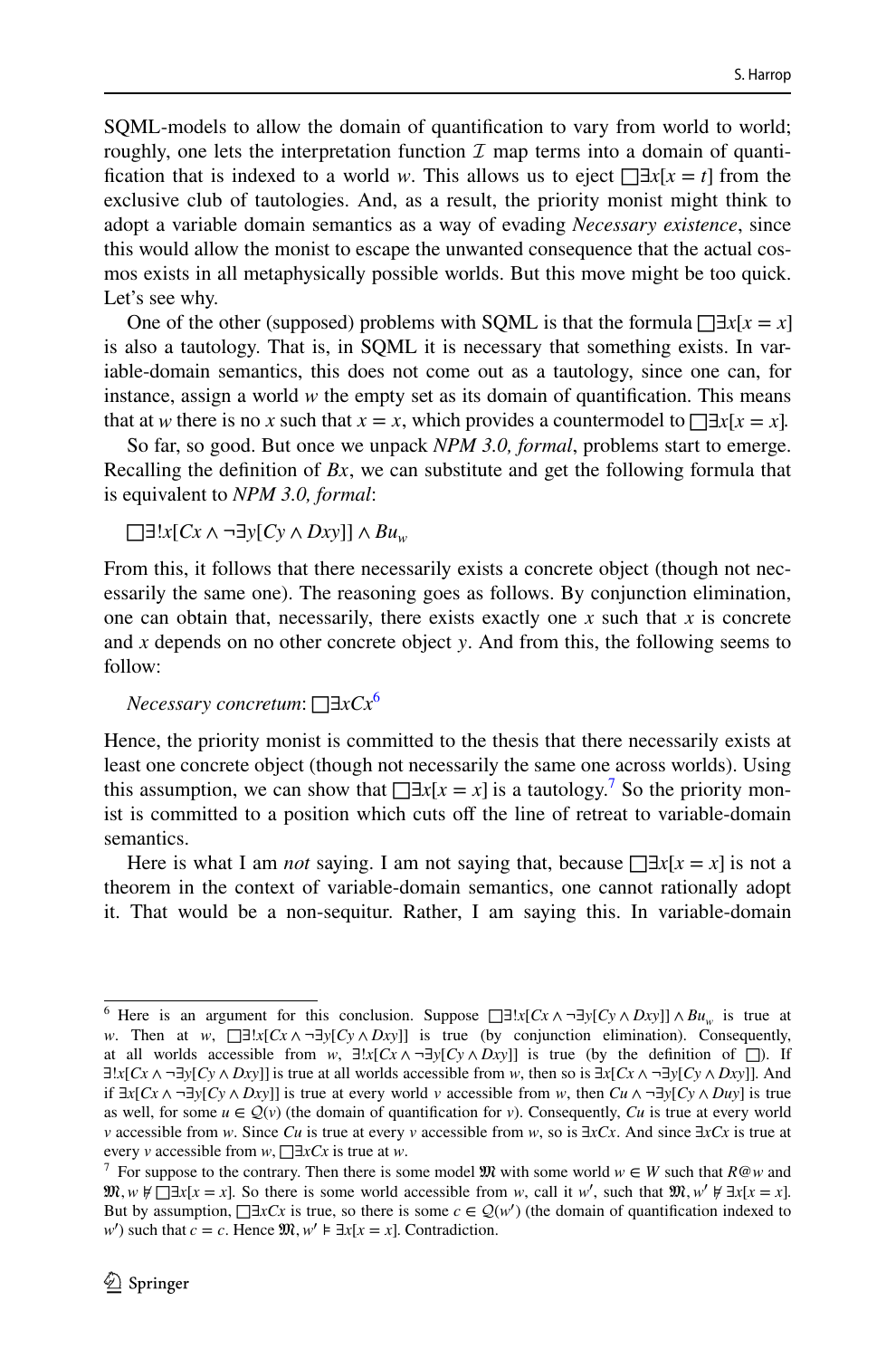semantics, the formula  $\Box \exists x[x = x]$  is not a tautology. It is therefore not true in all worlds and all variable domain models. But what *Necessary concretum* does is commit the priority monist to that formula being true across all variable-domain models, as we have just shown. As a result  $\Box x[x = x]$  turns out to be a tautology. Hence, there is a tension between *Priority monism 3.0* and the use of variable-domain semantics.

It seems what the priority monist 3.0 should want to say is that, while monism is true at all worlds, it is a contingent matter whether the *actual* cosmos is the unique basic object. The way that one would like to do this is to adopt a variable-domain semantics, as was discussed above. But we have shown that this is problematic, since *NPM 3.0* commits one to the position that necessarily there is at least one concrete object, which vindicates as a tautology a formula which is *not* a tautology in variable-domain QML. Here, the priority monist's metaphysical commitments seem to dictate that they should not adopt variable-domain QML.

Perhaps the priority monist can accept this, but still claim to adopt a version of variable-domain QML: one which allows the domain to vary from world to world, but which does not allow for there to be world with an empty domain. Here it seems there is a trade-off of intuitions. If one is of the persuasion that there might have existed nothing at all, one will not fnd this plausible, and hence not fnd *NPM 3.0* plausible. If, however, one is strongly committed to the necessity of priority monism, one then has a reason to reject the strong intuition that there might have been nothing at all, and hence any logic which supports such a claim. There is perhaps one last line of defense. In order to adopt a non-jerry-rigged version of variabledomain semantics, the priority monist might endorse a further refnement of the thesis:

#### *NPM 4.0 formal*:  $\exists x[x = x]$  ⊃ [□∃!*xBx* ∧ *Bu<sub>w</sub>*]

This might avoid the problem with empty worlds, since the antecedent will be false at such worlds, and hence the conditional will be true. (By "empty world" I mean, roughly, "world with no concrete objects".) But there is a problem with this. Suppose we are at an empty world, *w*. Then the antecedent of *NPM 4.0 formal* is falsifed, so at *w* it follows that *NPM 4.0 formal* is true.

Then it follows that  $w$  – indeed, every empty world – is not possible relative to any non-empty world. To see this, consider some non-empty world *v*, and suppose that *w* were possible relative to *v*. Then it would be the case that  $\Diamond \neg \exists x[x = x]$  is true at *v* (since *w* is possible relative to *v*). And then it cannot be true at *v* that  $\Box \exists !$ *x*[*Bx*]. So it must be the case, at all flled worlds (and hence, the actual world) that empty worlds are not possible.

It follows from these two facts that the resulting system of modal logic cannot be S5, the modal logic most typically associated with metaphysical modality. In S5, it is required that the accessibility relation *R* be refexive, symmetric, and transitive. But because flled worlds may be possible relative to empty worlds, but not vice versa, the relation cannot be symmetric. This puts the thesis in tension with strong intuitions about metaphysical modality. Plausibly, a world possible relative to a second world counts the second world as positive relative to it. But this intuition is violated if *NPM 4.0* is true. This gives one a strong prima facie reason to reject *NPM 4.0*.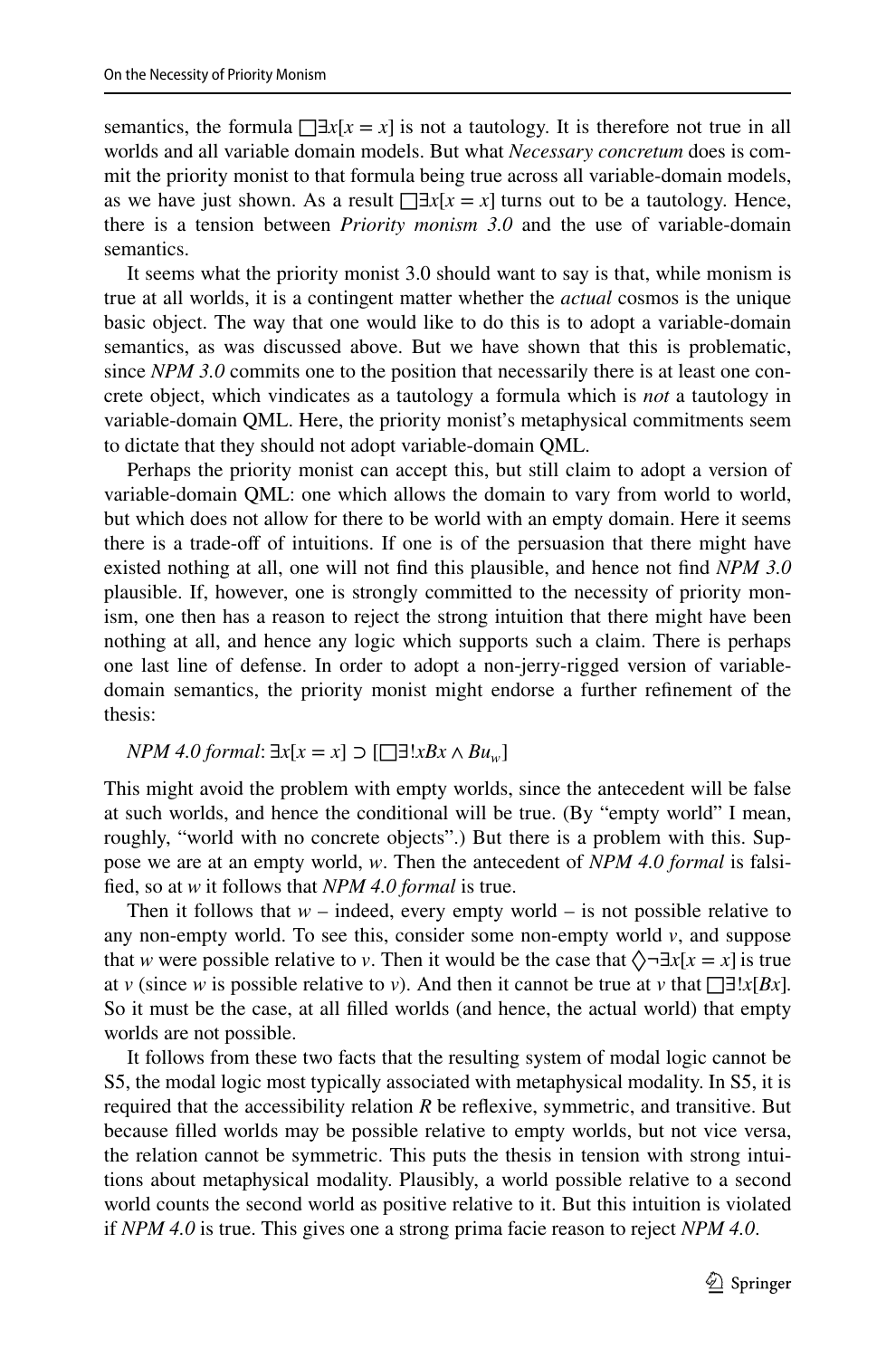Let me put the point another way. Suppose you think there could've (metaphysically) been nothing at all. Then some empty world *w* is possible relative to @. But, if the right modal logic is S5, then @ should also be possible relative to *w*. But *NPM 4.0 formal* disallows this, as we've seen. So there is a tension between these three premises. If you think there could've been nothing at all (which variable-domain QML allows), and that the right modal logic is S5, then you've got a problem with *NPM 4.0 formal*.

As a matter of the logic *alone*, you could, of course, require that your model's accessibility relation be such that, though every empty world is possible relative to itself, it is not possible relative to any other world, and no other world is possible relative to it. But there's a problem here. This means that, supposing yours is a pointed model (that is, roughly speaking, one with a world designated as actual), there couldn't have been nothing at all relative to the actual world. This follows straightforwardly: if we think that empty worlds are not possible relative to filled ones, then they can't be possible relative to  $\omega$  presuming  $\omega$  is filled. So once one thinks that S5 is the correct logic to model metaphysical modality *in the actual world*, then one can either think there could've been nothing at all, or that *NPM 4.0 formal* is true, but not both.

#### **5 The Core Monist Thesis**

So far, I've looked at two possible patches that the priority monist may make to *NPM, formal*, as well as combinations of the two. First, they can modify the actual formulation of the thesis from the original, to avoid the problems I've raised. Second, they can jettison SQML in favor of variable-domain QML. And, of course, they can take some combination of these two. This is necessary, as dealing with extant versions of a view is, at least, a proof of concept. It shows that the criticisms one makes have some actual, concrete bite.

But everything done in this paper up to now has essentially been a piecemeal action. I've only been addressing *particular* formulations of priority monism, and their *particular* details and problems. But there are a host of such formulations, more than are dreamt of in *my* philosophy anyway. Dealing with all of them individually seems like an intractable task. What we should be after, then, is some *general* way to treat these formulations. In other words, what we want is to discover what features any priority monist thesis needs to have in order to be a version of priority monism, and then necessitate it.

But that doesn't mean the reasoning in §§3-4 was useless. Quite the contrary. It helped us on our way towards diagnosing what the problems might be for any priority monist thesis – namely, the interaction between the precise formalizations and the domain requirements of the semantics. It also allowed us to diagnose shortcomings in the extant formalizations, so that we may construct the most general and – hopefully – the most unassailable version of the monist thesis. Unfortunately, as we'll discover, even that will not be enough.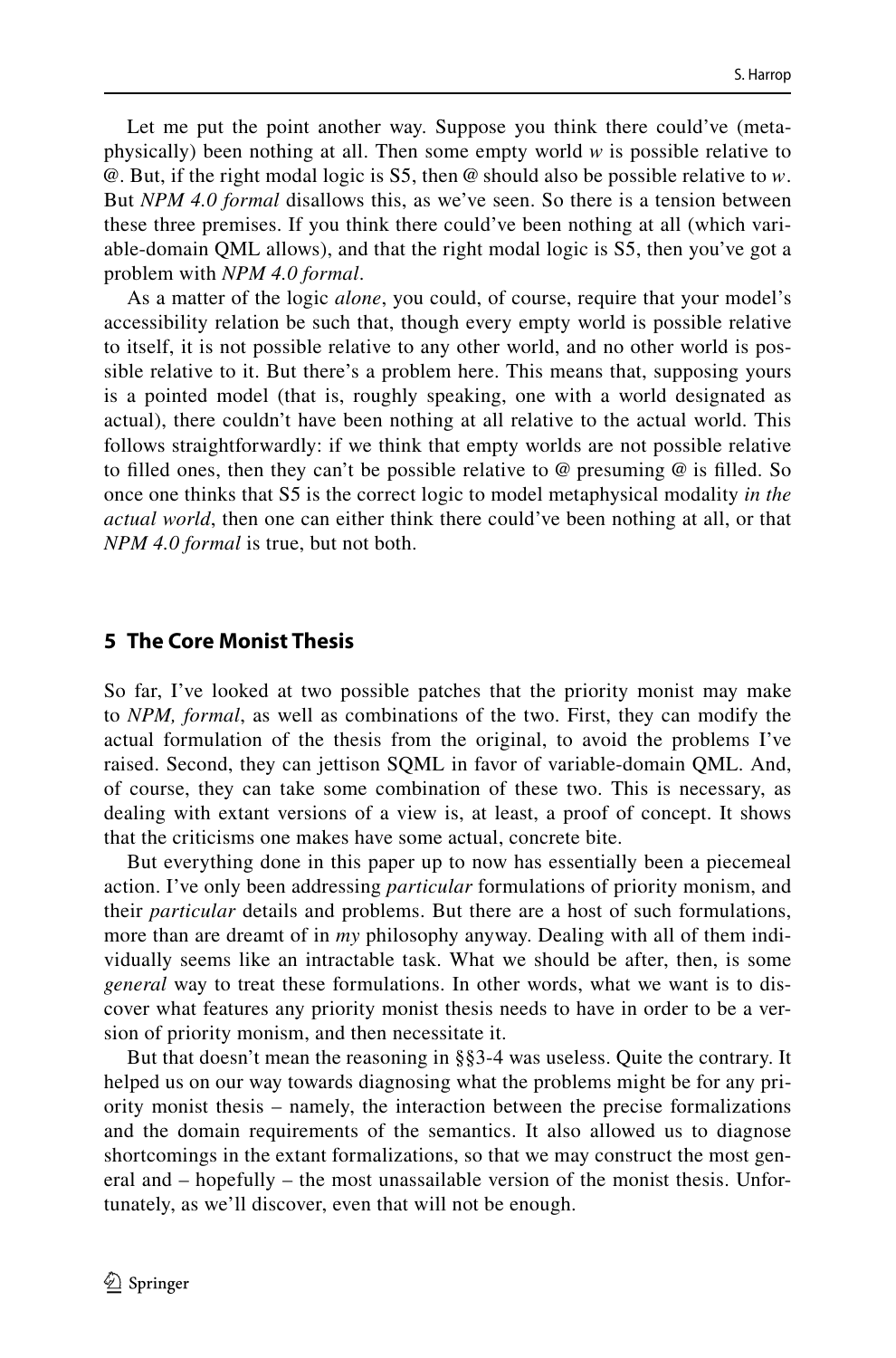First, what does it take for the priority monist's position to be necessary? So far, we have (more or less) been taking a version of priority monism and throwing  $\Box$  in front of it. This reflects the usage of its proponents. Vide, for instance, (Schafer [2010,](#page-17-1) p. 56):

*Monism* and *Pluralism* are rival doctrines about the laws of metaphysics, with respect to the grounding of mereological structure. Thus:

[10.] Either it is metaphysically necessary for the cosmos to be a fundamental whole, or it is metaphysically necessary for the cosmos (if it has proper parts) to be derivative.

I take it that the following is a plausible heuristic: To fnd a modalized version of a thesis, take the thesis and stick a modal operator in front of it. So, for instance, if we want to say that monism is metaphysically necessary, we take the monistic thesis, however it may be formulated, and put  $\Box$  in front of it (where  $\Box$  is understood as metaphysical necessity).

So to fnd out what the modalized monistic thesis is, frst we need to know what monistic thesis we are talking about. To consider all possible such theses is not a task achievable in a single paper. Instead, I want to claim that, irrespective of the precise formulation, the core monistic thesis must have features which make it vulnerable to the arguments I have given above.

What is the core monist claim? Earlier, we defned the priority monist thesis as follows: there is one and only one basic concrete object, and it is the whole world. In previous sections, we defned this using a dedicated constant that denotes the maximal mereological object at the actual (and later at any) world. But – the thought goes – perhaps using such a dedicated constant in the formulation of the monistic thesis is what got us into trouble in the frst place. One might then want to do away with any dedicated constant, and instead introduce a formula that will designate the single basic object.

What characteristics must this formula have? It should be fulflled by

- (1) A basic object
- (2) An object on which all other concrete objects depend
- (3) Exactly one object

These are our monistic desiderata. We require that the object picked out by the formula be basic, since it is supposed to not be grounded in any other objects. That it be concrete is assumed by the proponents of monism. We require that all other objects depend on it, since it is supposed to be fundamental. And we require that it pick out exactly one object because, well, it's monism. The clue's in the name.

Suppose that it fails one of these desiderata. If it fails to be basic, then there will be some other concrete object on which the object picked out by our formula depends. (I assume that we concede it must be concrete.) If there is some object which doesn't depend on it, then it doesn't ground all other things (and hence loses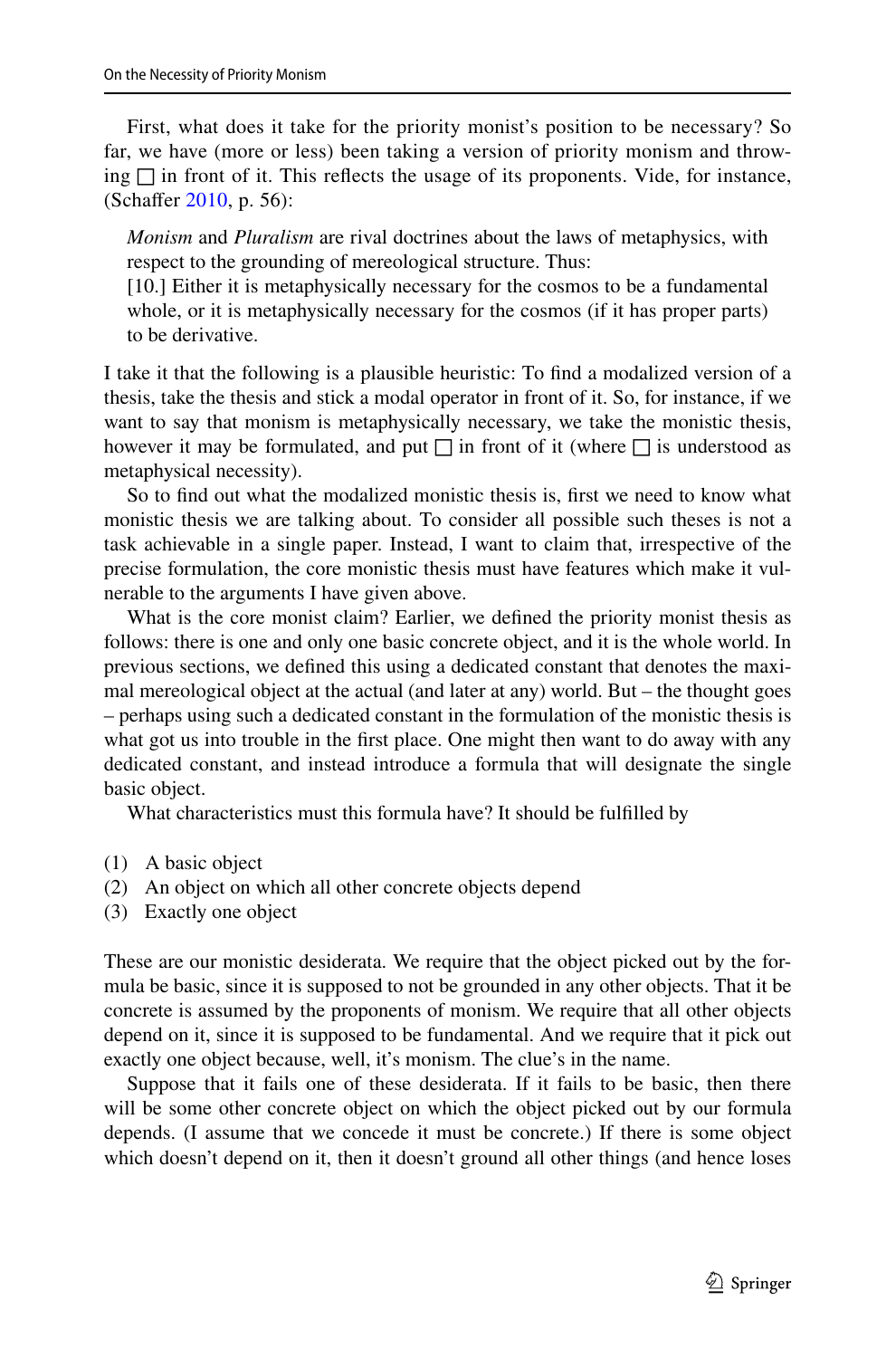any right to be called *priority* monism).<sup>[8](#page-11-0)</sup> This is a problem because And if the formula is satisfed by more than one object, then this is a pluralist thesis and not a monist one. In any of these cases, I submit that our formula will fail to capture what the monist is after. Hence, each of them is an essential part of the core claim.

Note that on the defnition of basicness given in §2, a basic object is already a concrete object. So the core monist thesis reduces to:

*Core thesis*: there is exactly one x such that (i) x is basic and (ii) for every concrete y distinct from x, y is a part of x and depends on x

Formally, where  $x < y$  stands for "x is a proper part of y" and all other predicates are as before:

*Core thesis, formal:* ∃!*x*[*Bx* ∧  $\forall$ *y*[[*Cy* ∧ *x* ≠ *y*] ⊃ [*y* < *x* ∧ *Dyx*]]]

So far so good. How do we modalize this? An obvious way is to put  $\Box$  right in front of *Core thesis, formal*. This would dictate the use of SQML, since the frst conjunct of our formula rules out the possibility of an empty world, and hence of using variable-domain semantics. And since it uses SQML, we run into the same problem as before. Suppose that *Core thesis, formal* is true at @. Then there is exactly one concrete object  $o$  that satisfies the formula given above. But it is a theorem of SQML that  $\Box x[x = 0]$ , as we saw before. Hence, *o* exists necessarily. Note that we have reached this conclusion without having to have a dedicated constant *u*, as before. We can reach the same conclusion using a formula that picks out the object fulflling our desiderata.

On the other hand, perhaps the adopter of *Core thesis, formal* wishes to adopt variable-domain semantics, so as to avoid the problem above. If that's the case, then while *Core thesis, formal* will have to be retained somehow, it can't be adopted as is. One way out is to adopt a conditional thesis, much as was done with *NPM 4.0*. For example, one could adopt:

```
NPM 5.0 formal: □[∃xCx ⊃ ∃!x[Bx ∧ ∀y[[Cy ∧ x ≠ y] ⊃ [y < x ∧ Dyx]]]]
```
In words: necessarily, if there is at least one concrete object, then *Core thesis* is true. This allows one to preserve the modalized priority monist thesis along with variable-domain semantics, since *Priority monism 5.0, formal* allows for empty worlds. At such worlds, the antecedent would be false, and the conditional would therefore be true.

But there is something strange about *NPM 5.0 formal*: It would be true *even if all possible worlds were empty ones*. In other words, it would be true at an empty world *w* such that all worlds accessible from *w* are themselves empty. That is, monism could be necessarily true even if, necessarily, there are no concrete objects, basic objects, or concrete basic objects. *NPM 5.0 formal* can be true if it is metaphysically impossible for there to be dependence relations or concrete objects.

<span id="page-11-0"></span><sup>&</sup>lt;sup>8</sup> This may not be a problem for every sort of monist, but it is for Schafferian monists, and it is to them that this paper is addressed.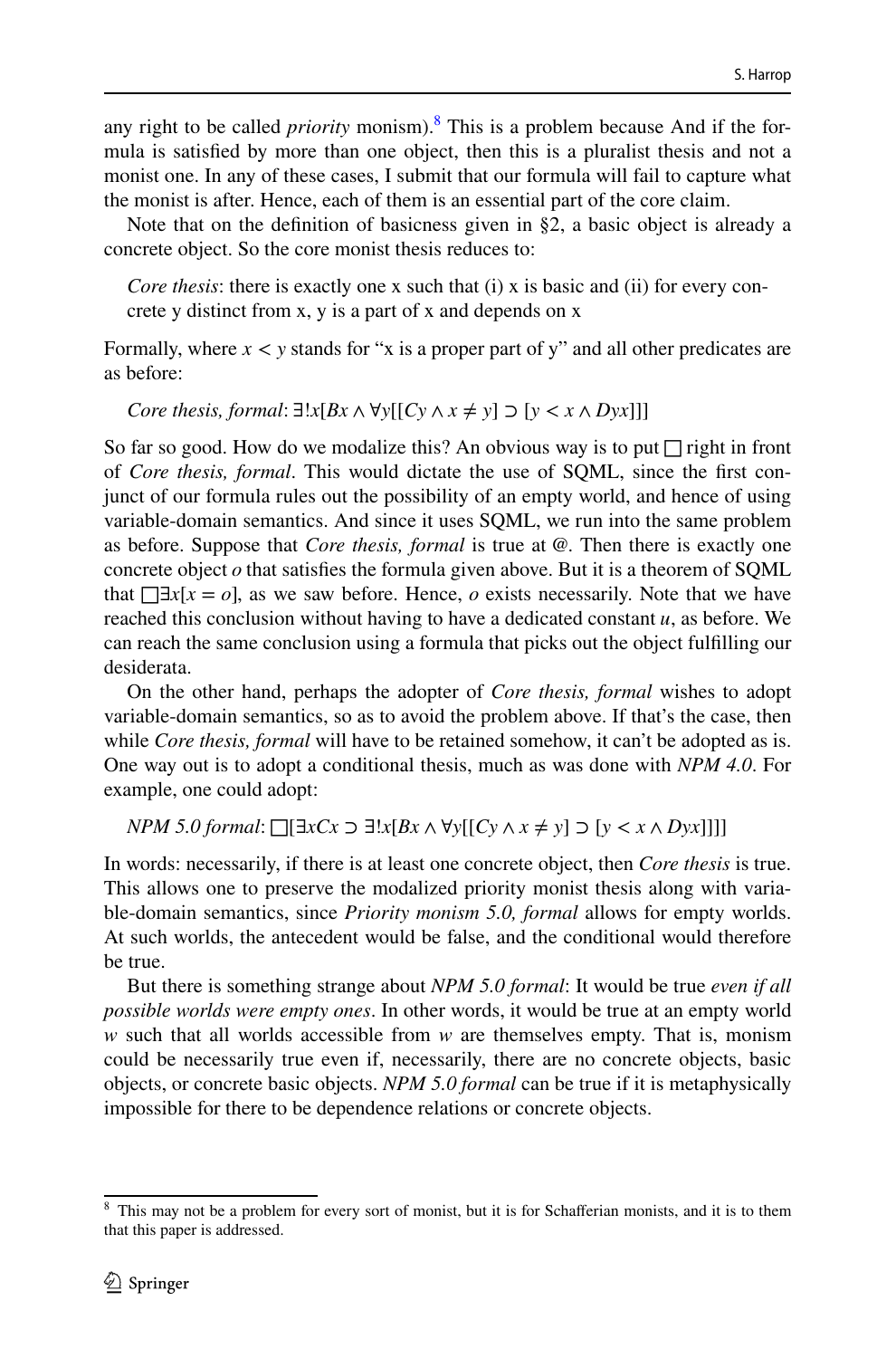Here is another way to put the point. Jonathan Schaffer writes that monism is "relative to a target and unit, where monism for target *t* counted by unit *u* is the view that *t* counted by *u* is one."<sup>[9](#page-12-0)</sup> Nihilism with respect to a target domain, on the other hand, holds that "*t* counted by *u* is none."<sup>[10](#page-12-1)</sup> If this is the case, then *NPM* 5.0 for*mal*—or indeed any similar conditional monist thesis—fails, I claim, to capture the spirit of Schafer's monism. We can put the problem as a simple modus tollens. If *NPM 5.0 formal* adequately captures Schaferian monism, then it can't be true where Schaferian nihilism is also true. But it can be true there, so it doesn't adequately capture Schaferian monism. The second premise I have just argued for, and I take it that the frst is an upshot of the characterizations of monism and nihilism just quoted. So the conclusion follows.

A general point should be made here. If the priority monist wishes to adopt variable-domain semantics, then they must adopt a conditional analysis of their thesis. For, as we have seen, modalizing *Core thesis* by itself produces the unwanted consequence of necessary existence. The point of making it a conditional thesis is to allow for empty worlds. At such a world, the antecedent would simply be false, making the thesis as a whole true. But then, since the point is to make the thesis true when the antecedent is false, *any such conditional thesis* – and this is important – will be vulnerable to the criticisms I have just made. Any such modalized thesis will fail to capture what I take to be the important part of Schaferian monism.

#### **6 The Modal Universe Can't Shrink**

If the arguments I have given in §§3-5 succeed, then the priority monist is stuck with a necessarily existing concrete object, the actual cosmos. In this section and the next, I'll expand on the argument I gave in §3 which concluded that a formulation of priority monism in terms of quantifcation over worlds doesn't let the priority monist avoid a necessarily existing actual cosmos. I'll argue, frst, that the modal universe can't *shrink*: The concrete objects which actually exist, and their sum, exist in all possible worlds. In the next section, I'll argue that the modal universe can't *expand*: No *other* concrete objects exist in any other possible world. Putting these two together yields the conclusion that, if priority monism is a necessary thesis, the actual concrete objects are all and only the ones which exist in every possible world.

So far, we've argued that the actual cosmos exists necessarily. This may be unpacked in one of two ways. Either the actual cosmos exists as itself in all metaphysically possible worlds, or else some counterpart of the actual cosmos exists in all metaphysically possible worlds.

It may not be advisable for the priority monist to adopt counterpart theory. As we have seen, the adoption of variable-domain QML presents challenges for the priority monist, since the position commits one to the existence of at least one concrete object per world. Hence, the advisable semantics are those of SQML. But, as is easy to see, SQML allows an individual to exist in more than one world. This

<span id="page-12-0"></span><sup>&</sup>lt;sup>9</sup> (Schaffer 2018, §1.1)

<span id="page-12-1"></span><sup>&</sup>lt;sup>10</sup> (Schaffer 2018, §1.1)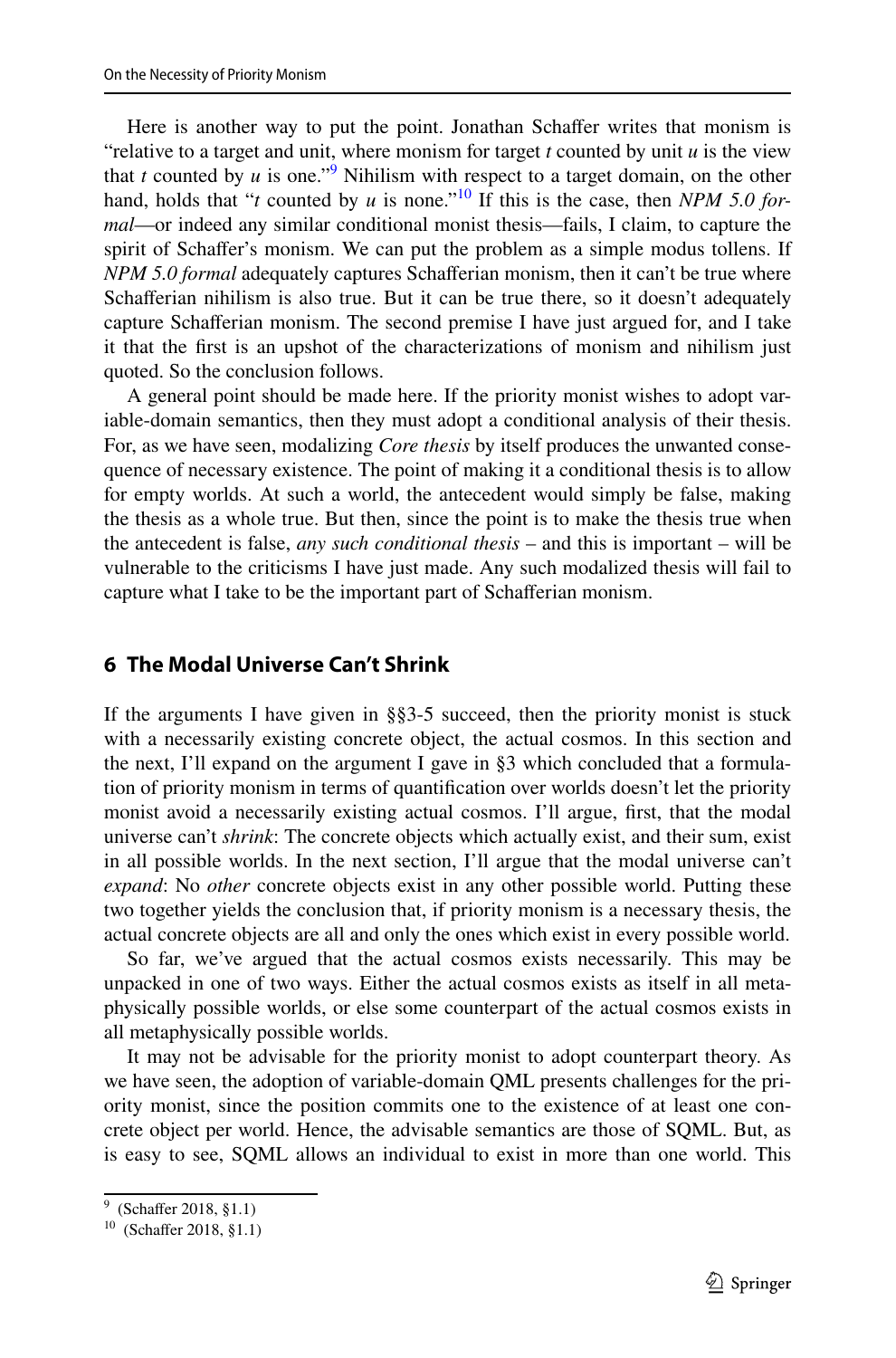violates one of the postulates of counterpart theory (P3 in (Lewis [1968,](#page-17-11) p. 114), for instance), that nothing is in two worlds. Alternately, the priority monist may adopt the jerry-rigged version of variable-domain QML mentioned in the previous section. On this semantics, the priority monist can claim that, while *Necessary concretum* is true, nonetheless what exists in the other nearby worlds are counterparts (or perhaps only some of them are counterparts) of the actual cosmos.

On the other hand, the priority monist might wish to adopt the position that the actual cosmos exists in all metaphysically possible worlds. The actual cosmos is the mereologically maximal concrete object in the actual world, which is to say, it is "the fusion of all actual concrete objects."<sup>[11](#page-13-0)</sup>

Now, consider the following argument:

- (1) If, necessarily, the fusion of all actual concrete objects  $o_1, o_2, \ldots$  exists, then necessarily  $o_1$ ,  $o_2$ , ... exist
- (2) Necessarily, the fusion of all actual concrete objects  $o_1, o_2, \ldots$  exists
- (3) **[So:** (3)] Necessarily,  $o_1, o_2, ...$  exist. (from (1), (2), by MP)

This argument is valid. Is it sound? At this stage in the argument, we are assuming that we have established the truth of  $(2)$ . So it remains to be seen whether  $(1)$  is true.

Here is an argument for its truth. Suppose that, necessarily, the fusion of all actual concrete objects exists, and consider some arbitrary world *w*. Since it is necessary that the fusion of all actual concrete objects exists, it exists in *w*. The existence of the fusion or sum of all concrete objects implies the existence of the least upper bound (henceforth lub) of all concrete objects (see Simons [2000,](#page-17-12) p. 32), the "smallest" individual which contains all the  $\rho$ 's. (We will offer technical definition shortly.) So this lub exists in *w*. Since the lub of the *o*'s contains all the *o*'s, all the *o*'s exist in that world. Hence, necessarily, all the *o*'s exist, which is what we wanted to show.

This argument does not rely on mereological essentialism, the doctrine that any mereological sum can change its parts (perhaps entirely) while remaining the same sum. That doctrine, or rather its status as a conceptual truth, has been challenged by some philosophers – for example, by Van Inwagen  $(2006)$  $(2006)$ .<sup>12</sup> Rather, it relies on the suppressed premise that all lubs of some collection of all actual concrete objects have their parts necessarily.

This suppressed premise has considerable intuitive support. Consider the smallest individual that contains both my left hand and the Eiffel Tower, and call it  $\varepsilon$ . It seems true to say that at any world where  $\varepsilon$  exists, my left hand and the Eiffel tower do not fail to exist.

We may also offer a direct argument for it, from the definition of  $lub(x, y)$ . For suppose that  $lub(x, y)$  at time  $t_0$  has x and y as its parts, and at time  $t_1 > t_0$  does not have *x* as one of its parts, but instead has some other object *z* as its other part in addition to  $y^{13}$  $y^{13}$  $y^{13}$ . Then, by the definition of  $lub(x, y)$ , it is the unique individual

<span id="page-13-0"></span><sup>&</sup>lt;sup>11</sup> (Schaffer [2010,](#page-17-1) p. 34)

<span id="page-13-1"></span> $12$  Arguably by Thomson [\(1998](#page-17-14)) as well.

<span id="page-13-2"></span><sup>&</sup>lt;sup>13</sup> The argument works equally well if we suppose  $lub$  ( $x$ ,  $y$ ) changes its parts across worlds and not across times.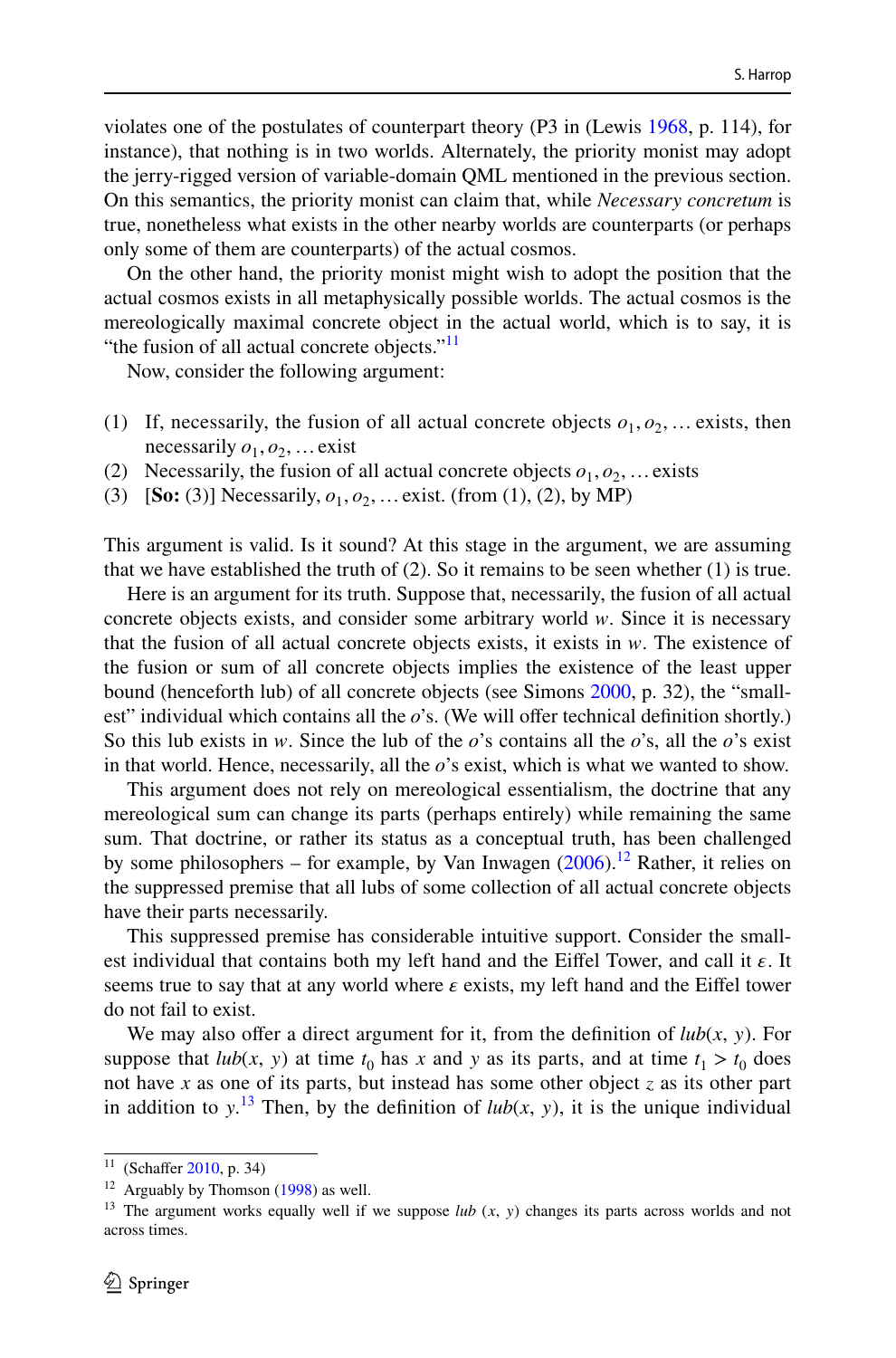such that everything that *x* and *y* are a part of, it is a part of as well. But now consider the mereological sum of x and y, sum(s, y). Clearly this has x and y as its parts. But it doesn't have  $lub(x, y)$  as one of its parts. This is because, first, sum(*x* , *y*) does not have *z* as a part; second,  $lub(x, y)$  does; and third, parthood is transitive. From these one can clearly see that if  $lub(x, y)$  with *z* instead of *x* were a part of sum $(x, y)$ , *z* would both be and not be a part of sum $(x, y)$ . We have reached a contradiction for this condition. On the other hand, suppose that  $\text{lub}(x, y)$  loses *x* and gains no other parts. So its only part is *x*. But then, since everything is an (improper) part of itself,  $\text{lub}(x, y)$  is a part of  $\text{lub}(x, y)$ . So it follows that *x* and *y* must be a part of  $lub(x, y)$ . We have reached a contradiction yet again, and since those are the only two options (either  $lub(x, y)$  loses a part and gains another or loses a part and gains no other) and the argument is fully general (it applies to *x* as well as to *y*, severally or jointly), we conclude that  $\text{lub}(x, y)$  can't change its parts.

This is still not mereological essentialism, to be clear, nor does the argument given above presuppose it. At no point in the argument did I assume that it was impossible for sum $(x, y)$  to change its parts while remaining the same sum. Nor do I deny that some sums may at one time be composed of parts *x* and *y*, and out of two qualitative duplicates of  $x$  and  $y$ ,  $x'$  and  $y'$ , at some later time (or that the same may happen when varying worlds instead of times). The diference between sums and lubs, on this view, is in the relations each uses. For sums, the relevant concept in the defniens is *overlap*, or part-sharing: the mereological sum of *x* and *y* is the unique object sum(*x*, *y*) such that for every *w*, if *w* overlaps sum(*x*, *y*) then *w* overlaps either *x* or *y*, and vice versa. For lubs, on the other hand, the relevant concept is *parthood* simpliciter. This generates diferent diachronic, synchronic, and trans-world identity conditions, such that while sums may change their parts, lubs may not.

Lest the reader misunderstand, note that our suppressed premise about lubs is not a thesis about individuals being able or unable to change *properties* across worlds. A concrete object may indeed have diferent properties across worlds, for all the argument we have given above says. For instance, there may be a world in which the relevant object has properties which are not necessitated by its concrete parts. Consider, for example, a view on which numbers are a certain kind of property (as presented in Yi ([1999\)](#page-18-0), for instance), and consider two worlds accessible from @, *w* and  $w'$ . In both  $w$  and  $w'$  some concrete object which exists at @ exists (we suppose), but in  $w$  the relevant sort of number properties are instantiated, and in  $w'$  they are not (assuming that number properties of this sort are not necessitated by there being certain concrete objects; if you think they are, think of some other properties that are not – examples abound). So even if the suppressed premise is true, the concrete object in question may change properties across worlds – it just can't change its *concrete parts*. All the argument given above relies on is truths about the concrete parts the object in question has.

Let us return to the original point. If  $(1)$  is true (as I have argued), then the argument is sound. In that case, the priority monist is not just committed to the necessary existence of the actual cosmos. Instead, the priority monist is *also* committed to the necessary existence of each of its actual parts. This may be a palatable consequence or it may not. But it seems to be one that the priority monist might have trouble getting out of.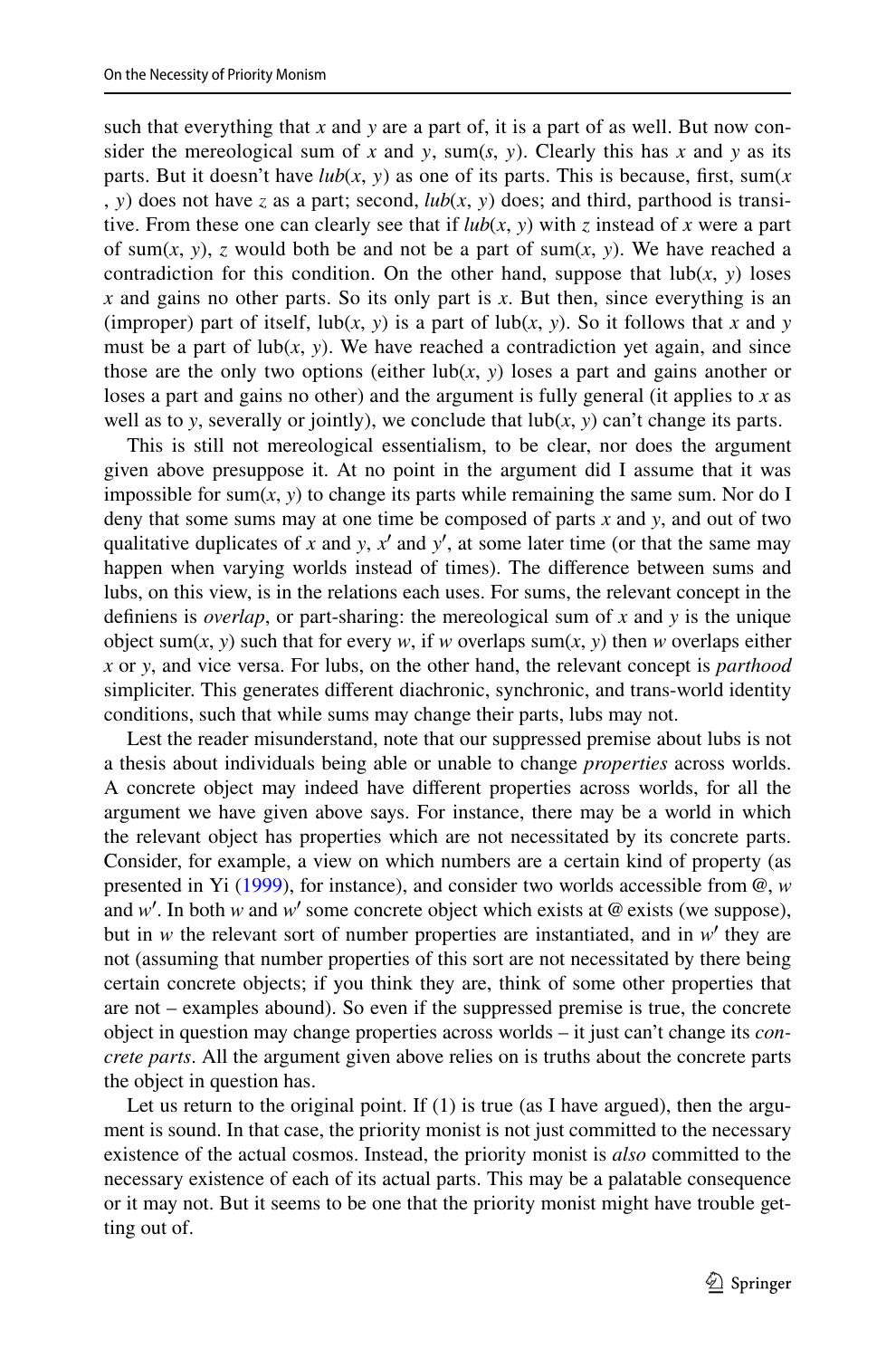#### **7 The Modal Universe Can't Expand**

There is still one more surprising upshot of this argument. It is that the only concrete objects that exist in the whole modal universe are the ones that *actually* exist. If something doesn't actually exist, then it necessarily doesn't. This is, of course, a surprising and counterintuitive conclusion, so the claim that it is entailed by the arguments we've given requires an argument all its own. It is to this task that I now turn.

Let's orient ourselves. What we have shown, so far, is that the modal universe can't shrink. None of the actually existing concrete objects can fail to exist in any possible world. But nothing we've said so far rules out the possibility that the modal universe may *expand*. That there might be a possible world where *more* concrete things exist than actually do exist. But, as I will now argue, this is ruled out by the modalized thesis.

Here is how we see this. Suppose there is some possible world *w*,  $w \neq \omega$ , such that the actual cosmos  $u$  exists at  $w$  and some concrete object  $c$  exists at  $w$  that does not exist at @. Then it follows, as we showed in §3, that *u* is the only basic object in our domain. Hence *c* depends on *u*. Call this new cosmos in which *c* exists and depends on *u v* instead. Now, since priority monism is necessarily true, it follows that all the arguments we've given throughout this paper apply at  $w$  as well as at  $\omega$ . It follows, then, that *v* exists in all possible worlds.

It also follows, as we've argued in this section, that all *v*'s parts exist in all possible worlds. Recall the argument we gave above concerning the fusion of all actual objects, and suppose that, instead of running the argument using all actual concrete objects, we instead ran it using all concrete objects at *w*. Since *v* exists in all possible worlds, (2), suitably modifed, is true. As a consequence of this, (3) is true as well, suitably modified. So all the parts of  $\nu$  exist necessarily. In particular,  $c$  exists in  $\omega$ . But this contradicts our assumption that  $c$  did not exist in  $@$ . So we conclude, by reductio, that there is no such possible world *w* where there exists a concrete object *c* that does not exist in @.

This is, one might think, a truly alarming upshot. At the very least, it is a sort of necessitarianism: It entails that there couldn't have been any other concrete objects than there actually are. This is a far cry from where we started. Initially, it seemed as though one could get away with saying both that priority monism is necessarily true and that there could have been other cosmoi. But, as we have shown, if the frst statement is true, the second is not. Still worse, the modal universe can neither expand nor shrink. We are stuck with exactly what exists – no more, no less. $14$ 

<span id="page-15-0"></span><sup>&</sup>lt;sup>14</sup> This, in a surprising twist, bears some interesting resemblance to a recent analysis of modality given by Wilson [\(2020](#page-17-15)). There, Wilson analyzes possible worlds in terms of Everett worlds, which are (briefy and somewhat oversimplifying) ways the world could be that are consistent with the laws of quantum mechanics given an Everettian interpretation. The Everettian multiverse is, then, the collection of all such worlds, each with their own spacetime. ( (Wilson [2020](#page-17-15), pp. 96–97)) But this multiverse is, as far as I can make it out, *not* the multiverse of Star Trek or Lewisian modal realism. The laws of nature as they currently are do not vary ( (Wilson [2020](#page-17-15), p. 145)), and neither does the initial state of the multiverse. ( (Wilson [2020](#page-17-15), p. 28)) Some actual things which we currently regard as contingent (whether the world is classical or quantum, whether the initial universal quantum state could've been diferent, etc) turn out to be necessary.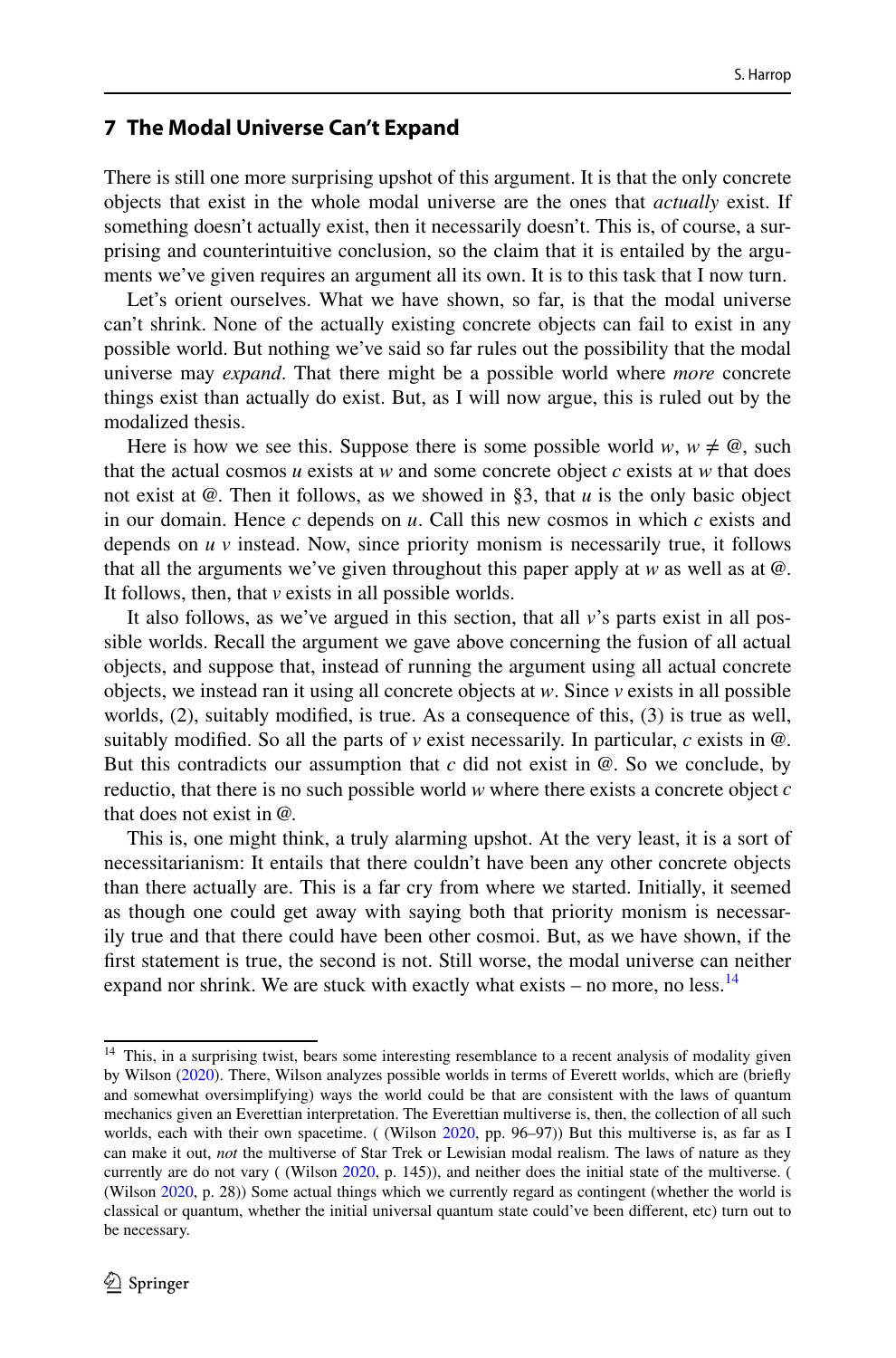This might still leave some room for variation, but not much. It might allow, say, for permutations of the actually existing concrete objects such that they stand in diferent relations. Consider, as a toy model, a cosmos consisting of two concrete objects, *a* and *b*, where *a* stands in relation *R* to *b*. Then the necessitarianism for which we've argued might seem to allow for possible worlds where *b* bears *R* to *a*, or where *a* bears *R*′ to *R*′ *b*, and so forth.

But this may not be as permissive as it seems. Suppose, for instance, that grounds necessitate their groundeds, and suppose that in the actual world, concrete object *a* grounds concrete object *b*. Then, one might think, even under this account of necessitarianism one might be able to permute *a* and *b* such that *b* grounds *a*. But this will not do. For if *a* grounds *b*, and grounds necessitates their groundeds, then if *a* exists then so does *b*, and *a* grounds *b*. But, if grounding is transitive, then in our permuted world it would be the case that *b* grounds *a* and *a* grounds *b*, and hence that *b* grounds *b*, violating the irrefexivity of grounding.

How about another relation, that of causation? If one adopts the Humean constraint of no necessary connections between distinct existences, then perhaps one can so permute the actual concrete objects such that the causal facts about the world difer. However, priority monists are often *not* Humeans in that sense; Schaffer [\(2010b](#page-17-2)), for instance, explicitly disavows the stricture against necessary connections. And so, if causes necessitate their efects, we have a problem that is very similar to the one we saw about grounding. Suppose that in the actual world, event *a* causes event *b* (assuming that events are concrete objects). Then, if causes necessitate their effects, in a world where  $b$  caused  $a$  instead,  $a$  would nonetheless still cause *b*. This generates a causal circle, and even if one does not think that causation is transitive (as with, for instance, Hall  $(2000)$  $(2000)$  or Hitchcock  $(2001)$  $(2001)$ ), this still seems problematic.

These two cases leave me with a decidedly sour taste in my mouth. We have seen that, in at least two cases, it seems that even recombination of the actually existing concrete objects may fail to generate interestingly new worlds. It cannot, or at least plausibly cannot, do so by means of permuting objects which stand in relations of grounding or causation to each other, at least. This is an admittedly weak inductive case that there are *no* interesting relations whose relata we could so permute. But whatever the case may be, the priority monist is left with a very constrained collection of ingredients with which to work.

#### **8 Concluding Remarks**

What moral should we draw from the foregoing? As I see it, there are two options. First, the priority monist may deny *NPM* and *NPM 3.0*, and insist that priority monism is in fact contingent. Some philosophers discuss doing this on other grounds (see for instance Miller [2009](#page-17-18); Baron and Tallant [2016](#page-17-19); Siegel [2016;](#page-17-5) Benocci [2017;](#page-17-20) Trogdon [2017\)](#page-17-4), and the arguments I have given may provide another reason to do so.

Second, the priority monist might simply bite the bullet and accept *Necessary Existence*. This would involve either a commitment to a necessarily existent actually existing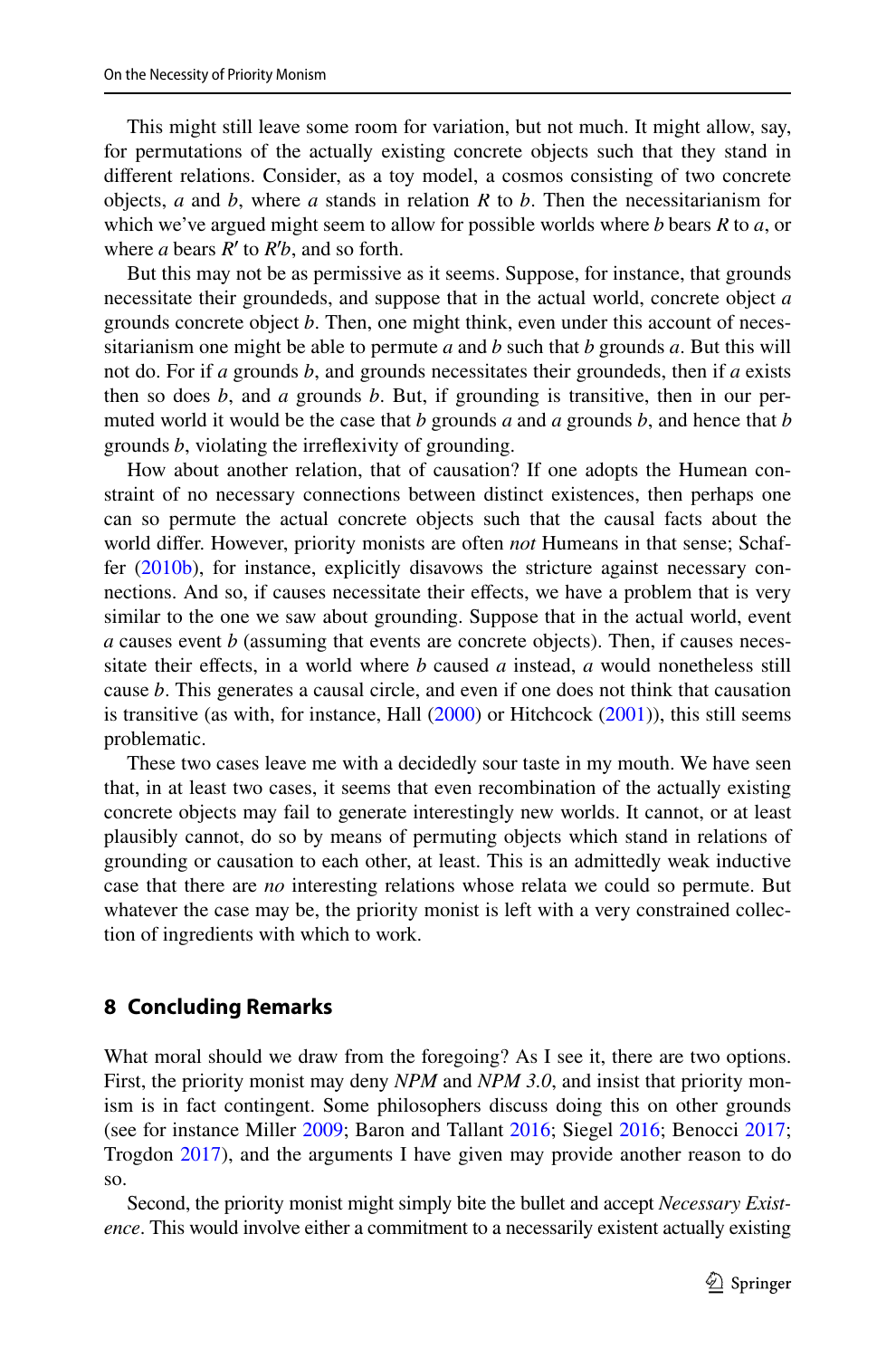concretum, along with the necessary existence of all its actual parts– no more and no fewer, as we showed in §6 – or the adoption of a jerry-rigged logic to accommodate other metaphysical scruples. The frst is a much heavier metaphysical cost than the priority monist might have expected. It is one thing to insist that every world contains a maximal concretum that is fundamental at that world. It is quite another to accept the necessary existence of one and the same necessary concretum, and that the only possible concrete objects are the actual ones. And the second runs the risk of ad-hoc-ness, merely inserting a patch to a preferred logic in order to preserve a preferred metaphysic. But this, I have argued, is what the position leads to.

I do not take either of these positions to militate against or in favor of monism itself. Arguments in its favor must be assessed on their own grounds.<sup>15</sup> But I hope to have established that, if one wishes to take monism as a thesis about what is metaphysically necessary, one is saddled with other, unexpected, substantial metaphysical views.

**Acknowledgements** This paper beneftted enormously from being read by and discussed with Michael Della Rocca, Sun-Joo Shin, Elizabeth Miller, and Fatema Amijee. I would also like to thank two reviewers for this journal for their excellent comments.

## **References**

- <span id="page-17-19"></span>Baron, Sam, & Tallant, Jonathan. (2016). Monism: The Islands of plurality. *Philosophy and Phenomenological Research XCIII, 3,* 583–606.
- <span id="page-17-20"></span>Benocci, Matteo. (2017). Priority monism and essentiality of fundamentality: A reply to Steinberg. *Philosophical Studies, 74,* 1983–1990.
- <span id="page-17-8"></span>Bohn, Einar Duenger. (2009). An argument against the necessity of unrestricted composition. *Analysis, 69*(1), 27–31.
- <span id="page-17-22"></span>Bohn, Einar Duenger. (2012). Monism, emergence, and plural logic. *Erkenntnis, 76*(2), 211–233.

<span id="page-17-16"></span><span id="page-17-3"></span>Calosi, Claudio. (2020). Priority monism, dependence, and fundamentality. *Philosophical Studies, 177,* 1–20. Hall, Ned. (2000). Causation and the price of transitivity. *The Journal of Philosophy, 97*(4), 198–222.

- <span id="page-17-17"></span>Hitchcock, Christopher. (2001). The intransitivity of causation revealed in equations and graphs. *The Journal of Philosophy, 98*(6), 273–299.
- <span id="page-17-18"></span><span id="page-17-11"></span>Lewis, David. (1968). Counterpart theory and quantifed modal logic. *Journal of Philosophy, 65*(5), 113–126. Miller, Kristie. (2009). Defending contingentism in metaphysics. *Dialectica, 63*(1), 23–49.
- <span id="page-17-0"></span>Schafer, Jonathan. (2009). Spacetime the one substance. *Philosophical Studies, 145,* 131–148.
- <span id="page-17-1"></span>Schafer, Jonathan. (2010). Monism: The priority of the whole. *The Philosophical Review, 119*(1), 31–76.

<span id="page-17-2"></span>Schafer, Jonathan. (2010). The internal relatedness of all things. *Mind, 119,* 341–376.

<span id="page-17-7"></span>Schafer, Jonathan. (2018). Monism. In N. Edward (Ed.), *The Stanford Encyclopedia of Philosophy.* Zalta.

<span id="page-17-5"></span>Siegel, Max. (2016). Priority monism is contingent. *Thought, 5,* 23–32.

- <span id="page-17-12"></span>Simons, Peter. (2000). *Parts: A Study In Ontology*. Oxford: Oxford University Press.
- <span id="page-17-6"></span>Steinberg, Alex. (2015). Priority monism and part/whole dependence. *Philosophical Studies, 172,* 2025–2031.
- <span id="page-17-14"></span>Thomson, J. J. (1998). The Statue and the Clay. Noûs 32 (2).
- <span id="page-17-4"></span>Trogdon, Kelly. (2017). Priority monism. *Philosophy Compass, 12,* 1–20.

<span id="page-17-10"></span>van Benthem, Johan. (2010). *Modal Logic for Open Minds*. Stanford: CSLI Publications.

- <span id="page-17-13"></span>Van Inwagen, Peter. (2006). Can mereological sums change their parts. *The Journal of Philosophy, 103*(12), 614–630.
- <span id="page-17-9"></span>Williamson, Timothy. (2013). *Modal Logic As Metaphysics*. Oxford: Oxford University Press.
- <span id="page-17-15"></span>Wilson, Alastair. (2020). The Nature of Contingency: Quantum Physics as Modal Realism. Oxford: Oxford University Press.

<span id="page-17-21"></span> $15$  As does, for instance, Bohn [\(2012](#page-17-22))